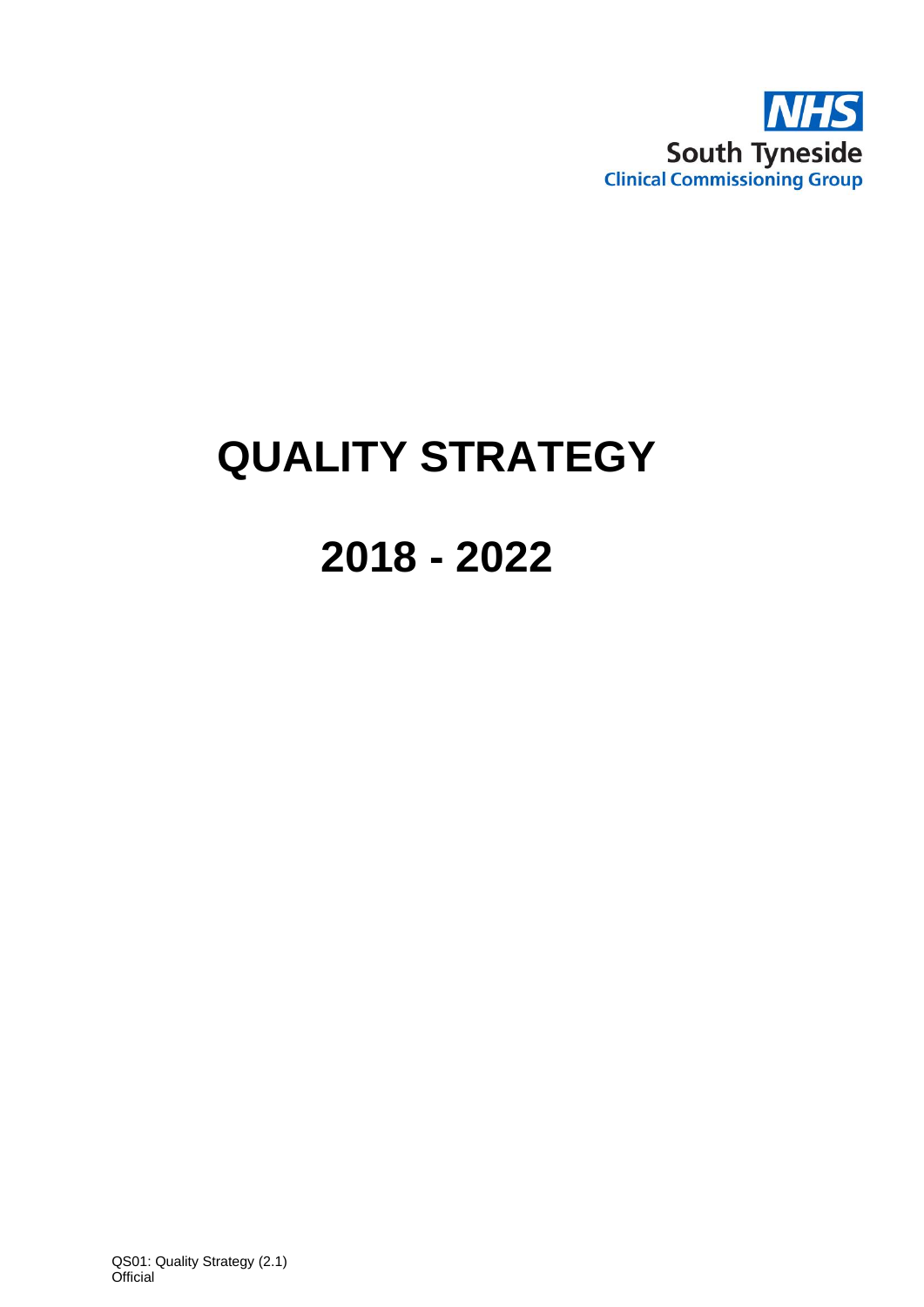# **Contents**

# Foreword

| 1. | <b>Introduction - Our Vision</b>  |    |
|----|-----------------------------------|----|
| 2. | What do we mean by Quality?       | 5  |
| 3. | The national context              | 5  |
| 4. | The local context                 | 9  |
| 5. | Local delivery                    | 10 |
| 6. | <b>Equality Impact Assessment</b> | 14 |
| 7. | Implementation                    | 14 |

# **Appendices 2**

| Appendix 1 - Quality framework                                         |
|------------------------------------------------------------------------|
| Appendix 2 - Quality and safety governance                             |
| Appendix 3 - Quality and Patient Safety Committee - Terms of Reference |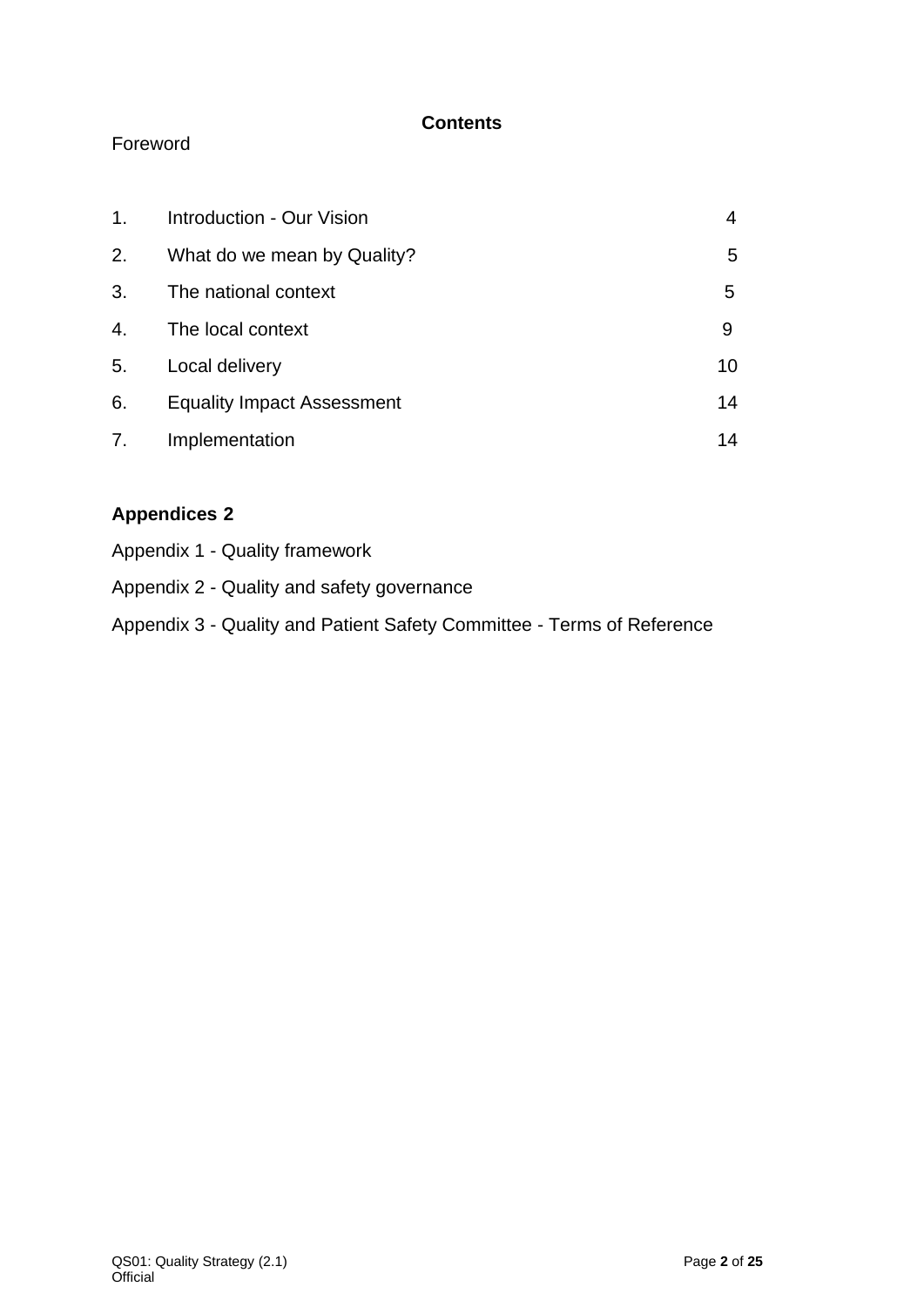#### **Foreword**

Healthcare is changing rapidly, with new challenges from technology, demography and social attitudes influencing our commissioning. The development of our Sustainability Transformation Plan (STP) was specifically focused on the health and wellbeing, care and quality, finance and efficiency care gaps. This, along with the development of new models of care, challenges our way of assuring and continually improving the quality of services that our patients experience.

The updated quality strategy maintains South Tyneside Clinical Commissioning Groups' (CCGs') ability to assure the quality of the services that we commission and that are provided to our patients, through focus on the effectiveness, safety and the experience of that care. We need to continue to develop the culture and skills to ensure that continual quality improvement is central to all of our commissioning activity and that of the services of our providers. The framework within the strategy supports this process enabling staff across the CCG to make this role central to their work and incorporates the principles of the National Quality Board's 'Shared Commitment to Quality' and the Five Year Forward View.



Jeanette Scott<br>Dr Mathew Walmsley<br>Director of Nursing, Quality and Safety<br>GP Chair Director of Nursing, Quality and Safety



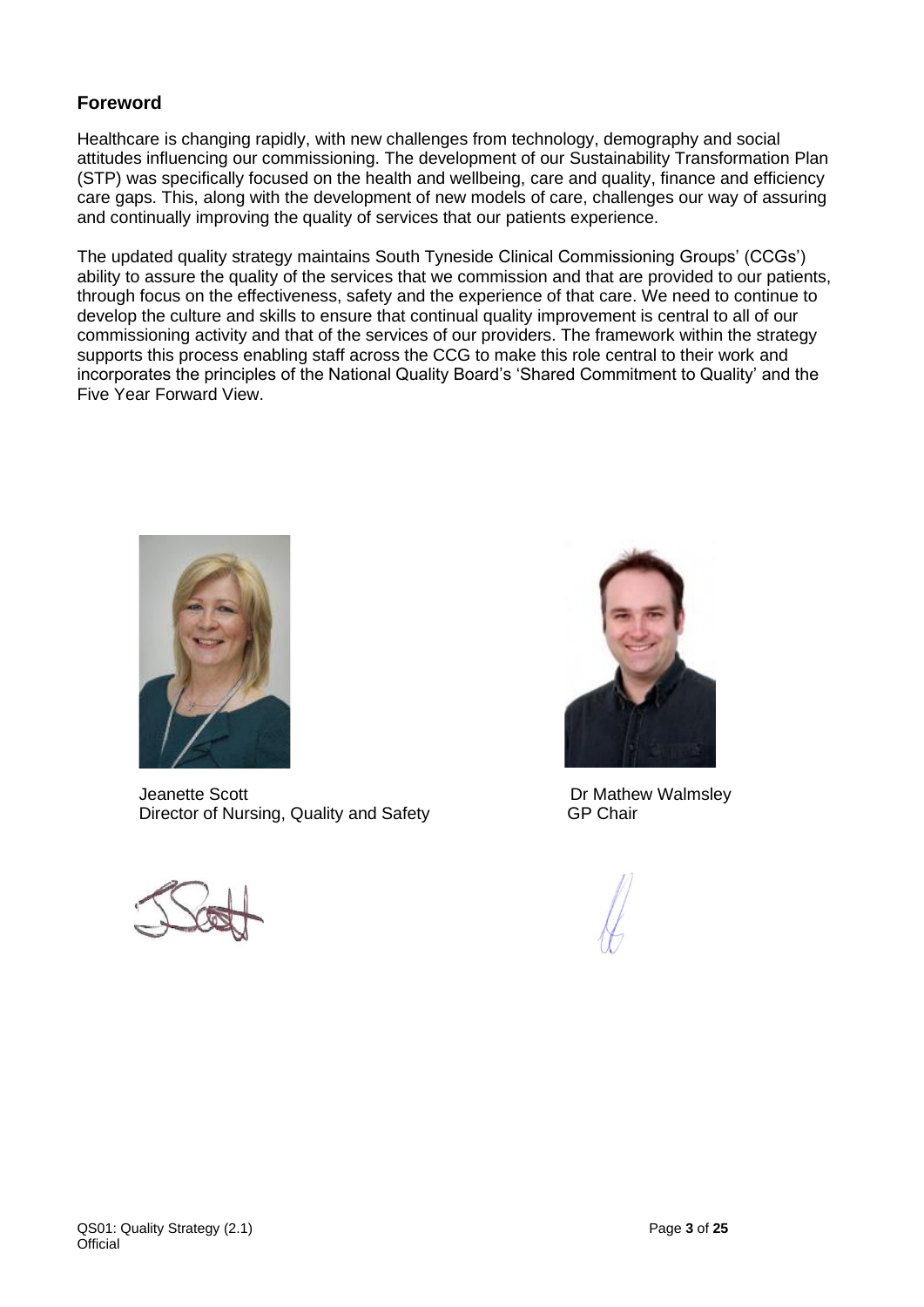#### **1.0 Introduction - our vision**

The people of South Tyneside deserve to enjoy the best possible health and wellbeing, and receive quality care when they need it. We, the CCG, believe in everyone getting the right care, in the right place, at the right time.

This strategy outlines the framework for ensuring that quality is at the heart of everything we do. It is built around a number of goals identified by NHS South Tyneside Clinical Commissioning Group (CCG) which support the commissioning of high quality healthcare services for our residents.

Our goals are to ensure that -

- **People are able to be able to take greater responsibility for their own health**
- **People are able to say well in their own homes and communities**
- **People receive timely and appropriate complex care**

In 2015 the Five Year Forward View was published which clearly identified gaps in care quality. Our vision is to improve health and commission excellent health care, reducing variation through an integrated approach aimed at ensuring high quality care and outcomes for local residents. The CCG has developed closer working relationships with colleagues in other CCGs and have been maximising opportunities to work at scale. In response a series of system wide clinical engagement events have been held to discuss transformation of current systems to deliver better outcomes for our population.

The outputs from these engagement events are helping to shape and develop new ways of working and builds on existing work streams across our local health system targeted at transforming services at both an individual and collective CCG level. This includes work on the Path to Excellence programme for South Tyneside and City Hospital Sunderland NHS Foundation Trusts, the Multi-Specialty Community Provider (MCP) Model led by Sunderland CCG and the Alliancing approach led by ourselves.

The Path to Excellence programme has been key to identifying new and innovative ways of delivering high quality, joined up, sustainable care that will benefit our population and which supports the delivery of high quality, safe and effective services. Phase 1 in 2016/2017 focused on the transformation and sustainability of services across paediatrics, maternity and stroke services. Phase 2 of the project aims to look at three areas of hospital care, acute medicine and emergency care, emergency surgery and planned care (including surgery and outpatient care).

In addition to the Path to Excellence work the CCG are an Integration Pioneer for Canterbury and have been working closely with the New Zealand Canterbury Health Board, who are front-runners in the delivery of integrated care to learn from their experiences and implement international best practice here in South Tyneside.

The Canterbury model supports a collaborative approach to joint decision making and governance structures across both provider and commissioner organisations to maximise the outcome of the local 'pound'. The aim being to create a 'one system' approach whereby decisions are made on the basis of 'what is best for the patient, what is best for the system' not what's best for individual organisations.

Significant progress has been made to date and an Alliance Leadership Team established which oversees some of our key work programmes such as end of life care, frailty, respiratory disease and cancer. The Canterbury approach has also led to the introduction of Health Pathways (HP), an online resource for GPs. The site contains hundreds of condition specific pathways of care which have been agreed by a local GP and a subject matter expert for the particular condition. This encourages a consistent approach to the management of conditions with all GPs working to the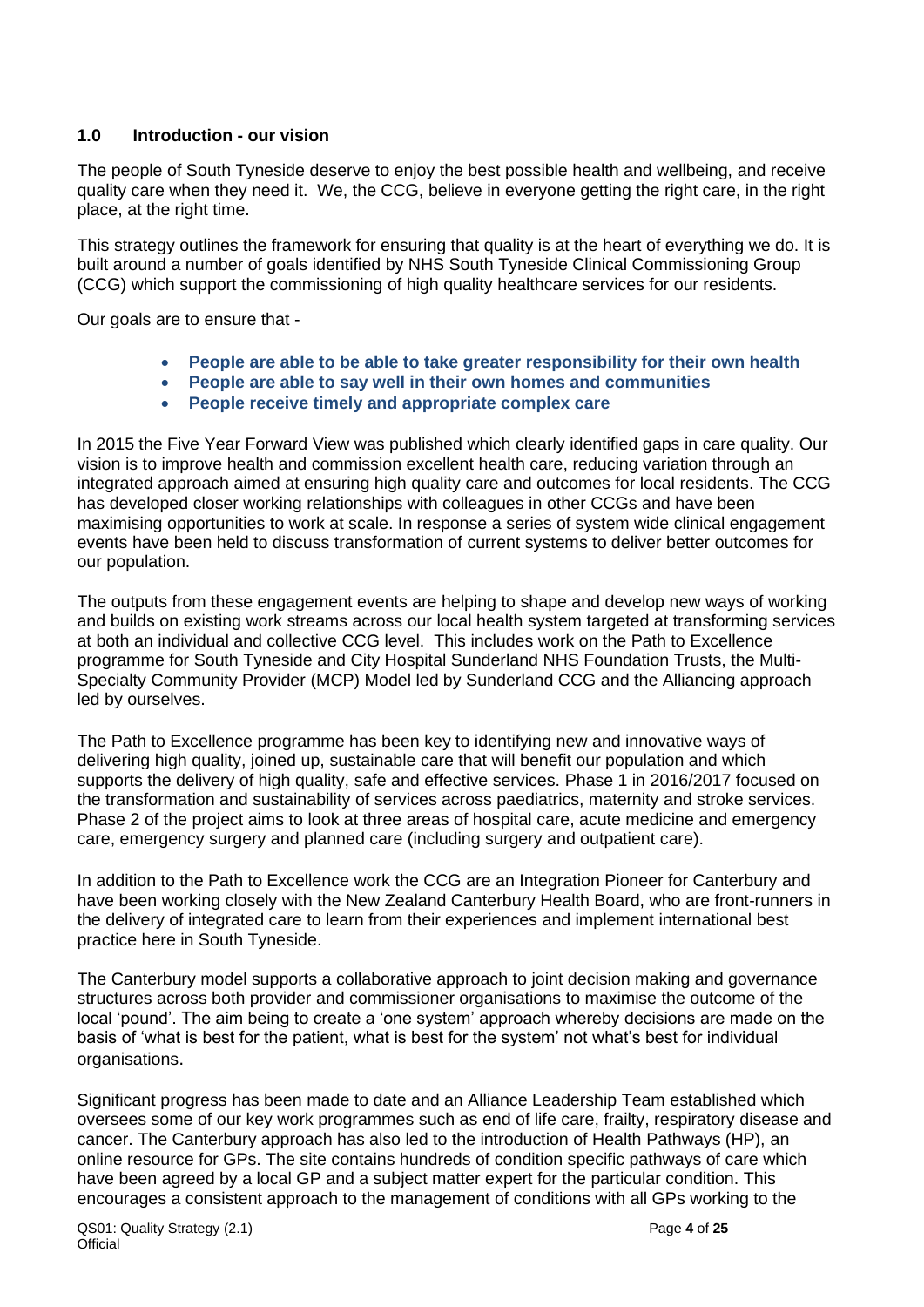same protocols and guidelines, ensuring reduced variation and a reduction in referrals to specialist services.

The CCG continue to work closely with partners across the Northumberland, Tyne and Wear and North Durham Sustainability and Transformation Plan (STP) footprint and are committed to delivering a collective vision to

- **Build upon Health and Well Being Strategies in each of our Local Authority areas**
- **Ensure safe and sustainable health and care services that are joined up, closer to home and economically viable**
- **Empower and support people to play a role in improving their own health and well being**

#### **2.0 What do we mean by quality?**

There is no single definition for what is meant by quality in healthcare. However the most commonly referenced is that of Lord Darzi<sup>1</sup> in which he defined quality in terms of three essential criteria:

- patient safety
- patient experience
- effectiveness of care

As a commissioner we recognise that people use health care in times of need, likely when they are at their most vulnerable therefore it is crucial that we commission excellent services that meet the needs and expectations of the population of South Tyneside. We need to be assured that services we commission provide safe, effective, compassionate and high-quality care in an environment that encourages innovation and improvement.

This quality strategy provides our direction for the next three years and articulates how the CCG will monitor and assure ourselves that our Providers are delivering high quality, safe and effective services.

#### **3.0 The National context for quality**

The publication of reports such as Mid Staffordshire NHS Foundation Trust Public Inquiry,<sup>2</sup> the Winterbourne Inquiry<sup>3</sup> and the subsequent reports by Bruce Keogh<sup>4</sup> and Don Berwick<sup>5</sup> have reinforced the fundamental importance of quality and the standard of care provision. Reinforced in both the Health and Social Care Act (2012) and the NHS Constitution, quality is now recognised as the key priority for the NHS.

CCGs have a responsibility to provide high quality healthcare that's free at the point of need and can be accessed by all, as outlined in the NHS Constitution (2013). The Constitution is enshrined in law and the CCG is committed to upholding its rights and pledges and delivering against its standards.

The NHS Outcomes Framework<sup>6</sup> provides national level accountability for the outcomes the NHS delivers; it drives transparency, quality improvement and outcome measurement through the NHS. The framework was derived from the three part definition of quality set out by Lord Darzi as part of the NHS Next Stage review in 2008 and sets out aims, objectives and monitoring arrangements with our Providers.

NHS Outcomes Framework 20176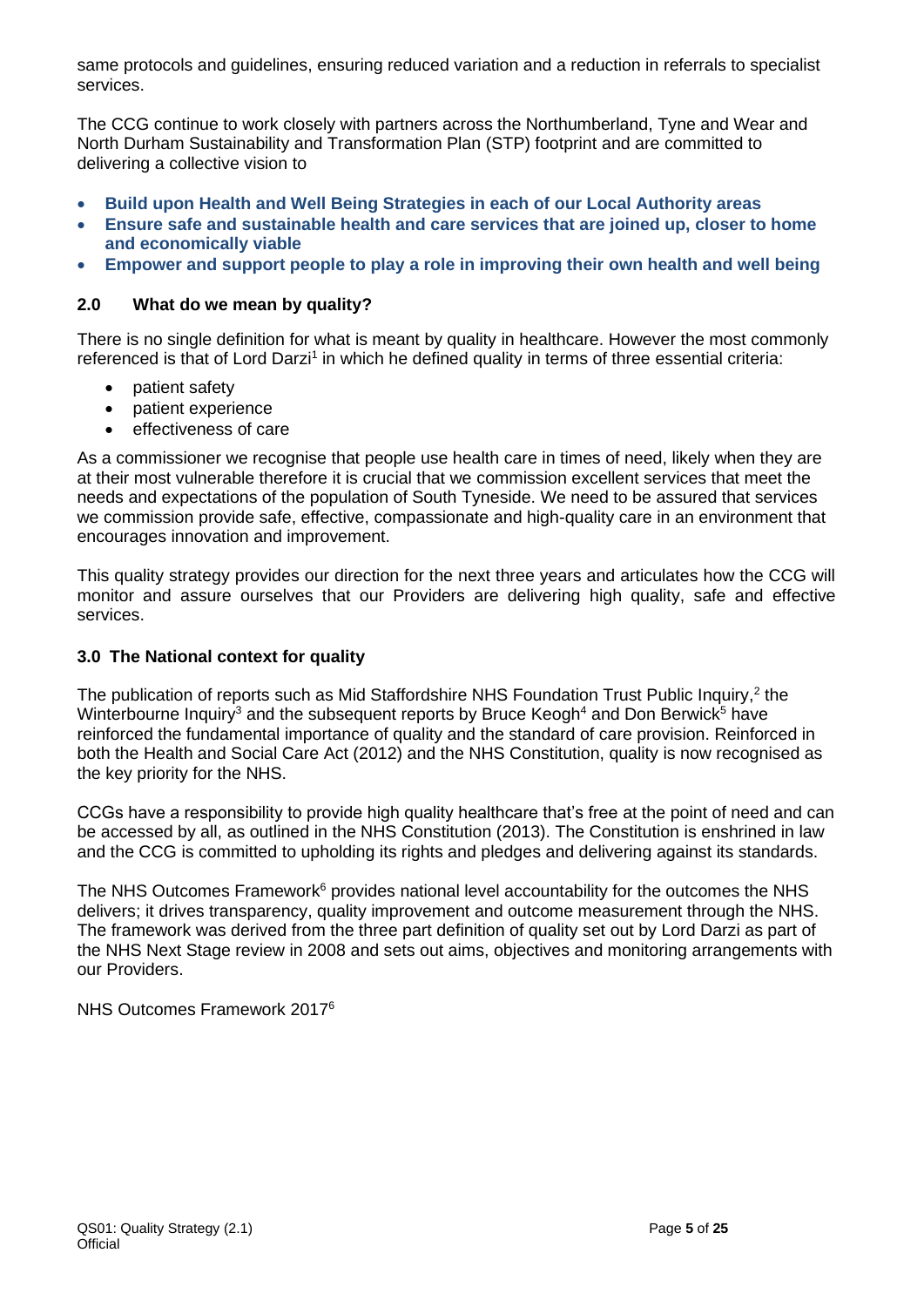

In 2017 the National Quality Board published a 'Shared Commitment to Quality' with the ambition of ensuring that all providers and commissioners of NHS, public health and social care services nationally are working to a shared view of quality.

The document outlines that for users of services we need to ensure:

**Effectiveness**: that people's care and treatment achieves good outcomes, promotes a good quality of life, and is based on the best available evidence.

**Safety**: that people are protected from avoidable harm and abuse and when mistakes occur that lessons will be learned.

**Positive experience**: that staff are caring and involve and treat patients with compassion, dignity and respect. That care is responsive and person-centred; that services respond to people's needs and choices and enable them to be equal partners in their care.

For those providing services the CCG needs to be assured that services are:

**Well led:** open and transparent and committed to learning and improvement. **Use resources sustainability**: using resources responsibly and efficiently, providing fair access to all in accordance with needs and to promote an open and fair culture.

And are **equitable for all**: ensuring inequalities in health outcomes are a focus for quality improvement.

Aside from the aforementioned publications and the NHS Five Year Forward View that guide our quality agenda there are also a number of national initiatives in place to help improve quality. These are as follows:

#### **3.1 Quality Premium**

The Quality Premium (QP) scheme is about rewarding Clinical Commissioning Groups (CCGs) for improvements in the quality of the services they commission. The scheme also incentivises CCGs to improve patient health outcomes and reduce inequalities in health outcomes and improve access to services.

For 2017 to 2019 the national indicators are:

- Early Cancer diagnosis
- GP access and Experience
- Continuing Health Care
- **Mental Health**
- Bloodstream infections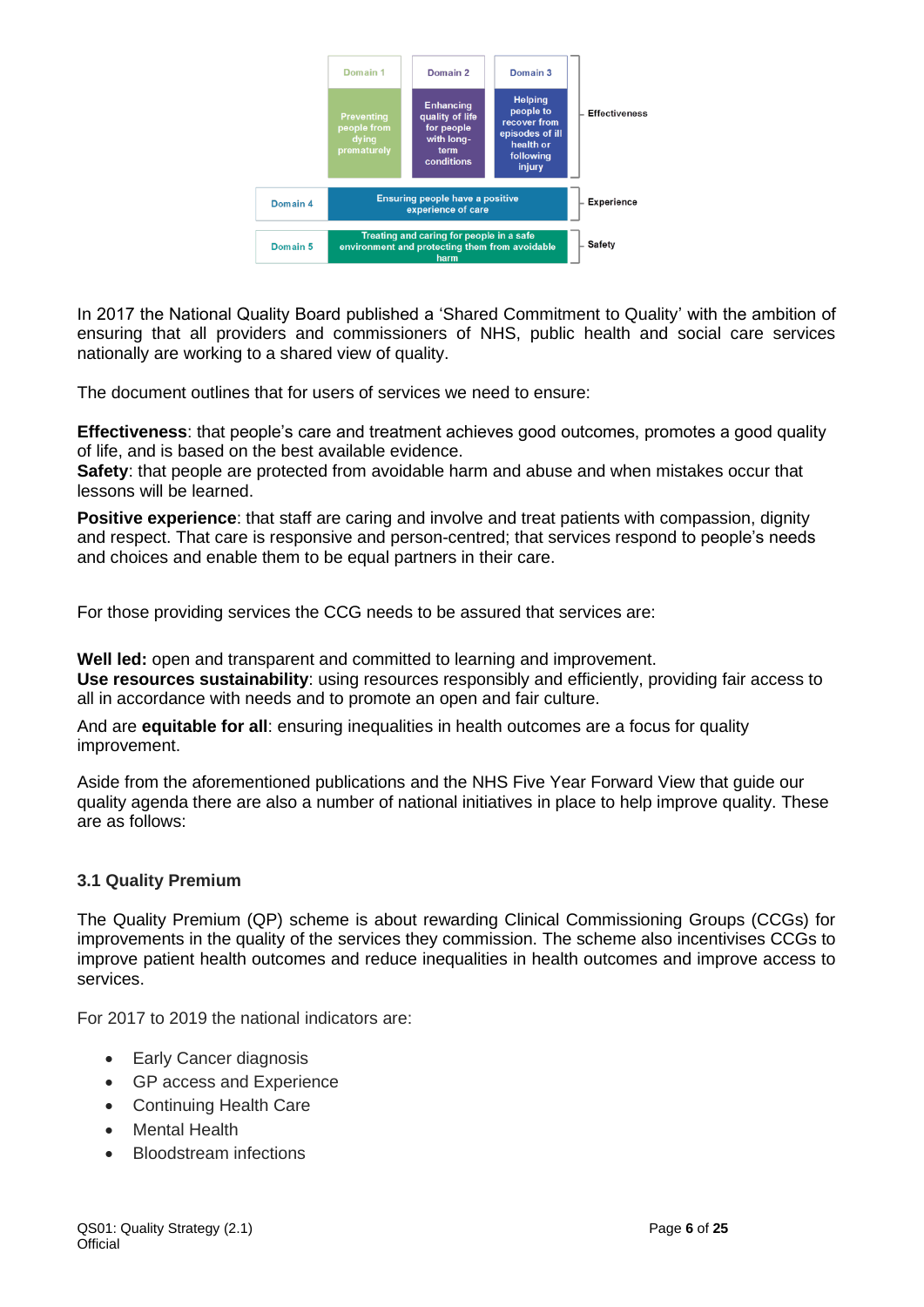Local measures for the CCG have also been drawn from the Right Care data, for 2018/19 these will focus on mental health and stroke.

#### **3.2 Commissioning for Quality and Innovation (CQUIN)**

A second national requirement is the Commissioning for Quality and Innovation scheme. This scheme offers Providers the opportunity to attract additional income if they achieve the national agreed outcomes for quality measures. The CQUIN for 2017-19 includes a set of national indicators such as personalised care and support planning, reducing the impact of serious infections and NHS 111 referrals.

#### **3.3 Quality Innovation Prevention and Productivity (QIPP)**

The scale of the QIPP challenge across the NHS is unprecedented. It is essential that the CCG does not sacrifice the quality of services to deliver cost reductions. The quality team are therefore integral to the development of the QIPP plans for the CCG and for the provider organisations. The CCG will follow national guidance on assessment of the impact on quality of cost reduction schemes in the CCG and in commissioned services. Where a service is to be decommissioned a robust impact assessment will be completed prior to any decommissioning decision being made.

#### **3.4 Quality Accounts**

A Quality account is a report about the quality of services by a healthcare provider which is published annually. They are an important way for Providers to report on quality and highlight improvements in their services and outline their quality priorities for the year ahead.

CCGs are required to review the quality account from each provider and to comment on its accuracy and level of ambition. The CCG discusses each Providers quality account at their quality review meetings and also receive in year reports on progress of the Trust's quality priorities.

#### **3.5 Primary Care Commissioning**

The CCG is a level 3 commissioner of primary care medical services and works collaboratively with NHSE to develop systems for monitoring quality of primary care. The primary method of measuring quality in primary care is via the CCGs primary care quality dashboard.

At the time of writing this strategy the responsibility for a number of quality indicators such as complaints, safety alerts and management of performer issues still remain with NHS England. The CCG continue to work with NHSE to ensure that all quality concerns are addressed and lessons are shared.

Additionally the quality team support the ongoing implementation of Health Pathways. This is an innovative on-line toolkit used by GPs and other professionals, enabling the development and documentation of locally-agreed pathways, ensuring standardised ways of working between local GPs, other professionals and the hospital, streamlining patient pathways, ensuring signposting into other local services such as the third sector, and ensuring best practice care.

The Co-ordination and delivery of local and national initiatives in primary care services remain a significant areas of focus for the CCG. A general practice strategy aimed at delivering primary care at scale, reducing variation, changing the focus of primary care and improving access as well as workforce planning is in place. The strategy outlines how the CCG will ensure delivery of quality services in primary care; supports delivery of the GP Forward view and outlines our local plans to transform out of hospital care. There are well established integrated community teams in place covering populations of between 30,000 and 50,000 (clustered around 'localities' of practices) which combine community nursing, social care, GP practices and third sector partners to concentrate on safe and effective multi-disciplinary management of at risk patients.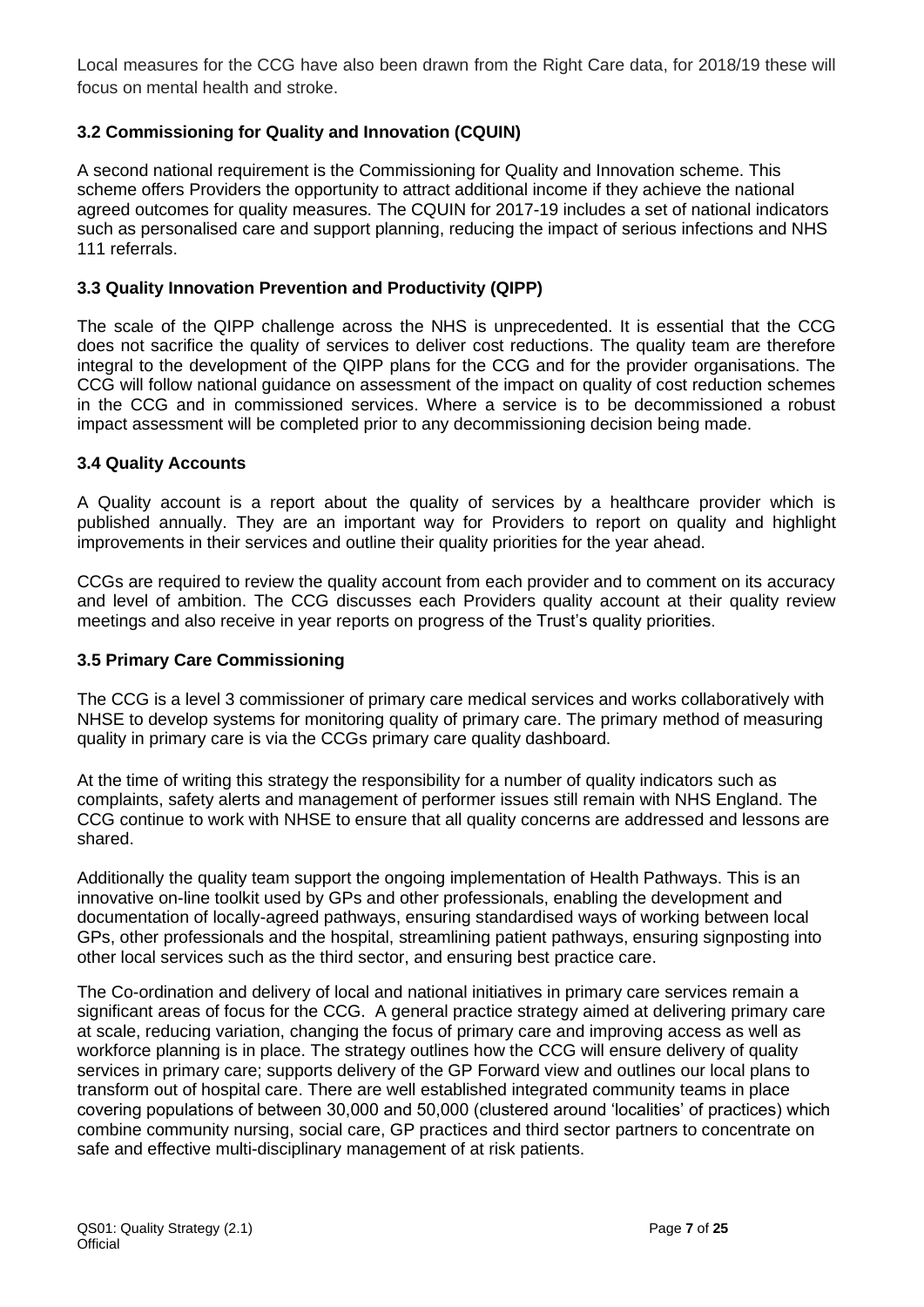The CCG has developed its local arrangements to ensure that there is adequate information pertaining to primary care and primary care quality and that there is a robust system of assurance that feeds into the primary care committee and primary care quality and business meetings.

#### **4.0 Commissioning Cycle**

Our role as a CCG is to commission services that are safe, effective, fit for purpose and that provide a good patient and carer experience. Clinical quality is a fundamental component of the commissioning process and the CCG quality and safeguarding team provide input into the various stages of the process as outlined in the pathway below.



Courtesy of The NHS Information Centre for health and social care. Full diagram available at: www.ic.nhs.uk/commissioning

#### **4.1 Strategic planning**

The assessment of needs, review of current service provision and deciding and agreeing priorities are all essential parts of the commissioning process. The CCG Executive receives and considers ideas and potential developments before they get to the stage of being developed into a commissioning intention or work project.

The views of professional groups are taken into account in the strategic planning stage and compliance with national guidance such as NICE and national audits (e.g. Right Care) is considered. Where deficiencies are identified, potential options for addressing the issues will be considered and where necessary actions are fed to the quality review/ contract groups or into commissioning intentions if a new service is required.

Where a new service is required a clinical lead will be allocated to contribute to and inform the development of the service specification.

#### **4.2 Procuring services**

After the decision that a new service is required, a service specification is developed in advance of the procurement process. The quality and safeguarding team will provide input into the this process to ensure that statutory issues such as safeguarding compliance and training and infection prevention and control and safe practice are addressed. CCG clinical leads also review relevant specifications to ensure that they meet all necessary clinical guidelines and recommendations, including, but not limited to NICE.

The provision of robust service specifications makes delivery against the contract clearer for providers, makes monitoring easier and is likely to lead to improved outcomes for patients.

QS01: Quality Strategy (2.1) Page **8** of **25 Official** The procurement process for the CCG is managed by the North East of England Commissioning Support Unit (NECS) and is overseen by commissioning teams within the CCG. Procurements are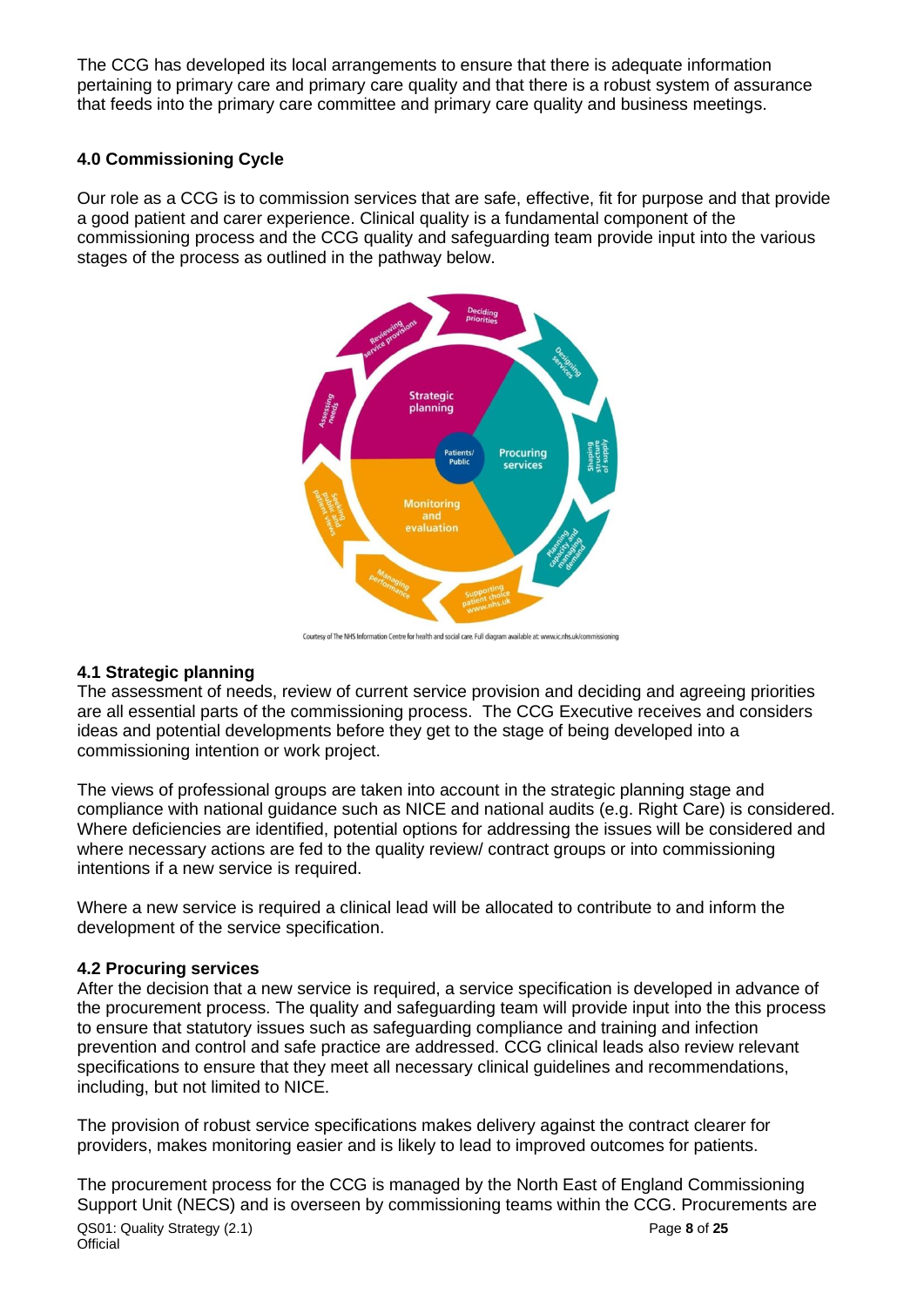undertaken in line with national guidelines. The identified clinical lead and quality and safeguarding team will be involved throughout the process to ensure that the clinical and quality issues identified within the specification development phase are included in the procurement processes. Where appropriate a member of the quality team along with a clinical lead or clinical representative will sit on the tender panels to listen to the potential providers and scoring systems will include an element of quality within them.

#### **4.3 Monitoring and evaluation**

Every contract will have a section within it which will articulate the contract monitoring arrangements. Depending on each contract, monitoring arrangements will vary but all will include essential aspects of quality monitoring through an agreed number of local quality requirements. For example this may be evidence of the % staff that have had the required level of safeguarding training or may be something more complex, such as clinical audit activity. The arrangements for monitoring will be specified in the contract, but may include a dedicated meeting such as a quality review group or provision of a report to the CCG. Where a provider fails to meet the quality requirements within the contract remedial measures will be put in place in line with the contract terms and conditions.

#### **5.0 The local context for Quality**

The delivery of the quality agenda in South Tyneside CCG is overseen locally by a robust governance structure. The quality and safeguarding team provides assurance to the respective CCG committees such as the Quality and Patient Safety Committee, CCG Executive Committee, Governing Body, Primary Care Committee and Primary Care Quality and Business meeting. A range of CCG policies support the implementation of this quality strategy, including, our Serious Incident (SI) Policy, and our Safeguarding Policies.

Details of provider assurance is considered and discussed at the CCG Quality and Patient Safety Committee (QPSC). This committee includes CCG, lay members and practice representatives. The purpose of the committee is to ensure appropriate governance systems and processes are in place to

- Commission, monitor and ensure the delivery of high quality, safe patient care in commissioned services,
- facilitate, monitor and ensure quality improvement in general medical practice working with NHS England

Our interface with the provider organisations occurs at the clinical quality review groups. A quality review group is a formally constituted meeting lead by a CCG Director and attended by a Trust Director and colleagues. The aim of quality review groups is to provide assurance to commissioners that services meet all the required standards and are of high quality. This forum brings together the information from commissioner assurance visits, reported quality metrics and soft intelligence to give a coherent picture of the services being delivered. The CCG aims to work with providers in the knowledge that we all work together in the health economy for the benefit of patients and the quality review group is the place where ideas and developments are shared.

The regional influence and monitoring of quality occurs at the quality surveillance group. The CCG participates actively in the quality surveillance programme and works with providers and other commissioners to share information and good practice.

The CCG works closely with other clinical commissioners, NHS England, NHS Improvement and our Local Authority to ensure a joint approach to quality assurance across South Tyneside. The team provides clinical quality expertise to any joint commissioning arrangements, for example, care homes, learning disabilities and domiciliary care sector.

The CCG is also a member of the South Tyneside Alliance. A group of key professionals, clinical leaders and managers from provider, commissioning and third sector organisations who have developed a shared vision to improve health outcomes in South Tyneside. Their success is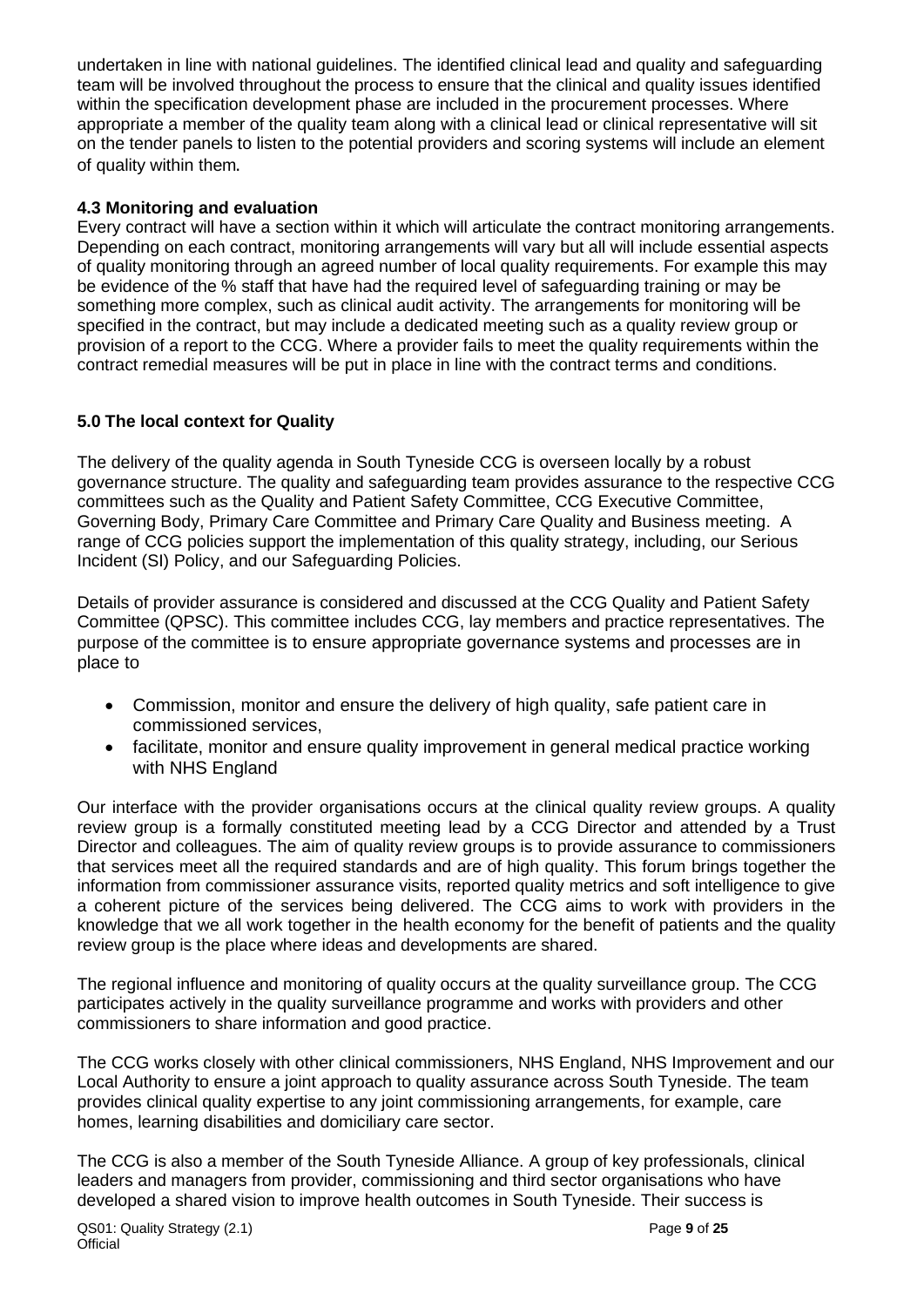underpinned by a set of principles which include a commitment to promote an environment of high quality, performance and accountability and to ensure a person-centred, whole system approach and evidence-based decisions.

#### **6.0 Our ambition**

Our ambition is to work together with our partners to deliver better quality health outcomes for our population. We will do this by supporting delivery of the NHS five year forward view in commissioning high quality person centred care and supporting the National Quality Boards shared commitment to quality.

The National Quality Board's Shared commitment to quality<sup>7</sup> outlines 7 steps that the CCG needs to undertake to maintain and improve the quality of care that people experience. These 7 steps are integral to the success of our strategy.



In response the CCG is committed to:

- communicating clear, collective and consistent priorities for quality across the health care economy and will ensure that decisions on quality improvements are evidence based
- supporting the implementation of NICE guidance and quality standards
- reducing unnecessary duplication of our measurement and monitoring activities working in collaboration with other CCGs and NHSE and NHSI.
- ensuring quality incentives are aligned around the national shared view of quality
- safeguarding quality through attendance at QSG and working collaboratively with partners
- supporting delivery of Health Education England's Quality framework
- supporting innovation across South Tyneside in respect of new models of care.

#### **7.0 Our local delivery**

Our CCG has a system of quality assurance and early warning processes in place which provides information about the safety, effectiveness and patient experience of the services we commission. Enabling the CCG to be proactive in identifying the early signs of a failing service and assisting us to take action where standards fall short. These processes also help to inform our commissioning decisions at all stages of the commissioning cycle ensuring that quality is at the heart of everything we do.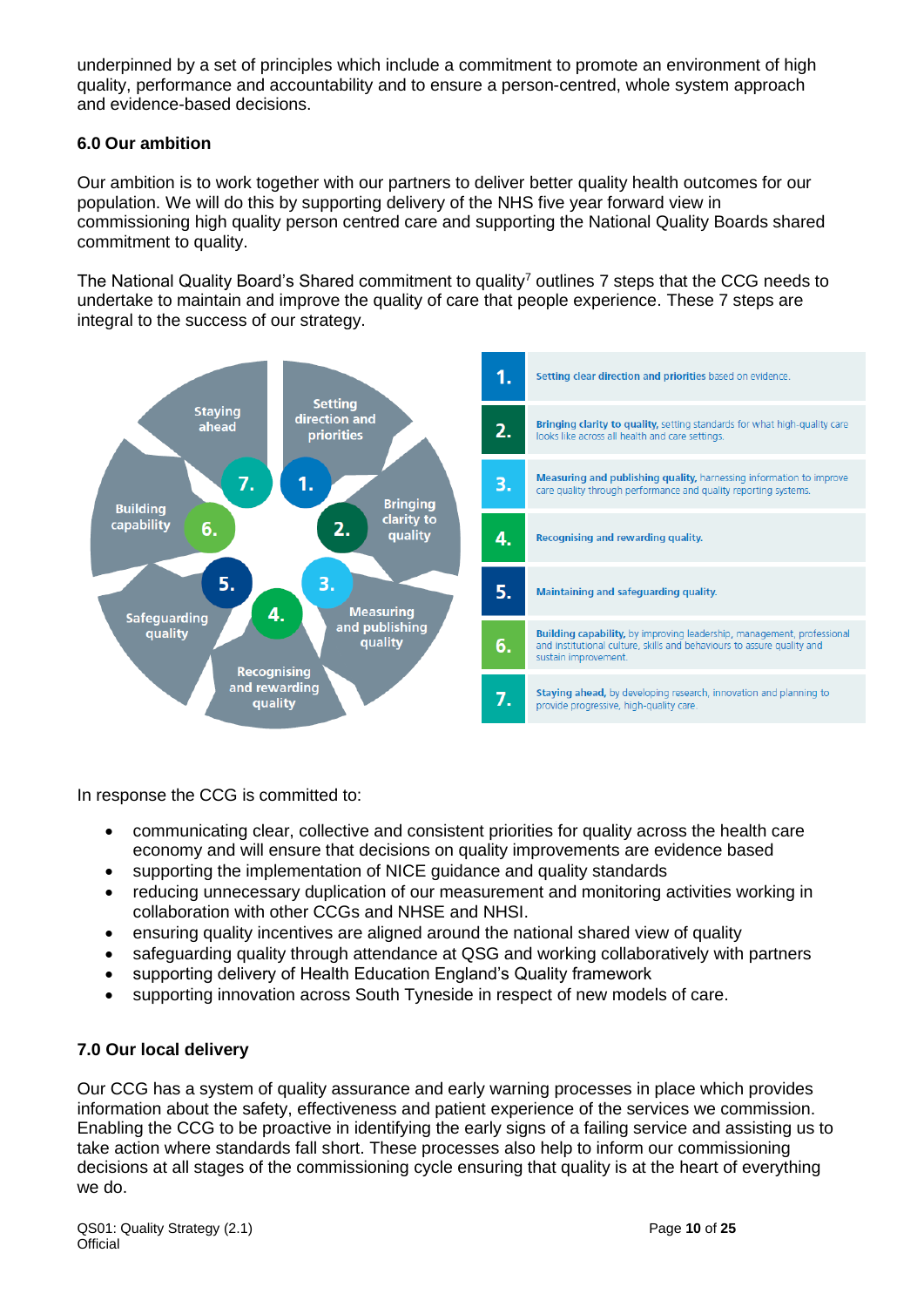With the support of our commissioning support colleagues the Quality team regularly monitor quality information and data on our commissioned services for trends and themes and to ensure compliance with local and national requirements. Quality intelligence on the safety, effectiveness and experience of those services comes from a number of sources, some of which are outlined below:

#### **7.1 Patient Safety**

Patient safety is a key area for provider organisations and commissioners. South Tyneside CCG will ensure that all services commissioned are safe and will work proactively to reduce and avoid patient safety risks.

Our Providers have their own quality strategies in place and many key indicators such as falls and pressure sores are monitored via the contracting or quality review groups. As a CCG we also monitor providers for 'harm free' care using the national patient safety thermometer tool. This tool requires Providers to audit themselves and publish results on a monthly basis for falls, pressure ulcers, venous thrombo-embolisms and catheter acquired urinary tract infections.

Other key areas of patient safety that we monitor are as follows:

**Serious Incidents and Never Events:** Serious Incidents (SIs) are reported by providers on the Strategic Executive Information System (STEIS). The NECS quality team administrates the serious incident process on behalf of the CCG. However accountability and responsibility for sign off and overall management of the serious incidents reported in commissioned services remains with the CCG.

A joint Serious Incident Panel (SIP) with Sunderland CCG, chaired by a CCG Clinical Executive, is held monthly to assure the quality of the RCA investigation process. The panel ensures that a thorough investigation has been carried out and that lessons learned have been identified and shared.

Never Events are serious, largely preventable patient safety incidents that should not occur if the available preventative measures have been implemented. Never Events are discussed at the Quality Review Group and learning from these and other serious incidents is shared via NHS England. Work led by NHSI is ongoing across the region to ensure that learning is shared across the health economy.

**Mortality and Learning from Deaths:** Where appropriate, mortality within organisations is considered as part of the contract/ quality reporting arrangements. Provider led mortality review groups meet on a regular basis to analyse and identify trends/areas of concerns within our acute and community and mental health providers. The CCG GP Chair is an active member of the STFT Mortality group.

In line with the CQC's recommendations in its review of how the NHS investigates patient deaths, the National Quality Board published a new national framework for NHS Trusts - 'National Guidance on Learning from Deaths'<sup>8</sup>. This framework introduced a more standardised approach to the way NHS Trusts report, investigate and learn from patient deaths, leading to better quality investigations and improved learning. From April 2017, Trusts have been required to collect and publish specified information on deaths quarterly. The CCG receives assurance around these processes at the QRG as well as assurance regarding any Learning Disabilities Mortality Review (LeDeR). The latter programme aims to make improvements to the lives of people with learning disabilities. It clarifies any potentially modifiable factors associated with a person's death, and works to ensure that these are not repeated elsewhere.

**Safe Staffing:** Since June 2014 all Trusts with in-patient beds have been required to publish their staffing fill rates (actual versus planned) in hours for qualified nurses and care staff, daytime and night time. This data is then converted into a percentage fill rate for the month.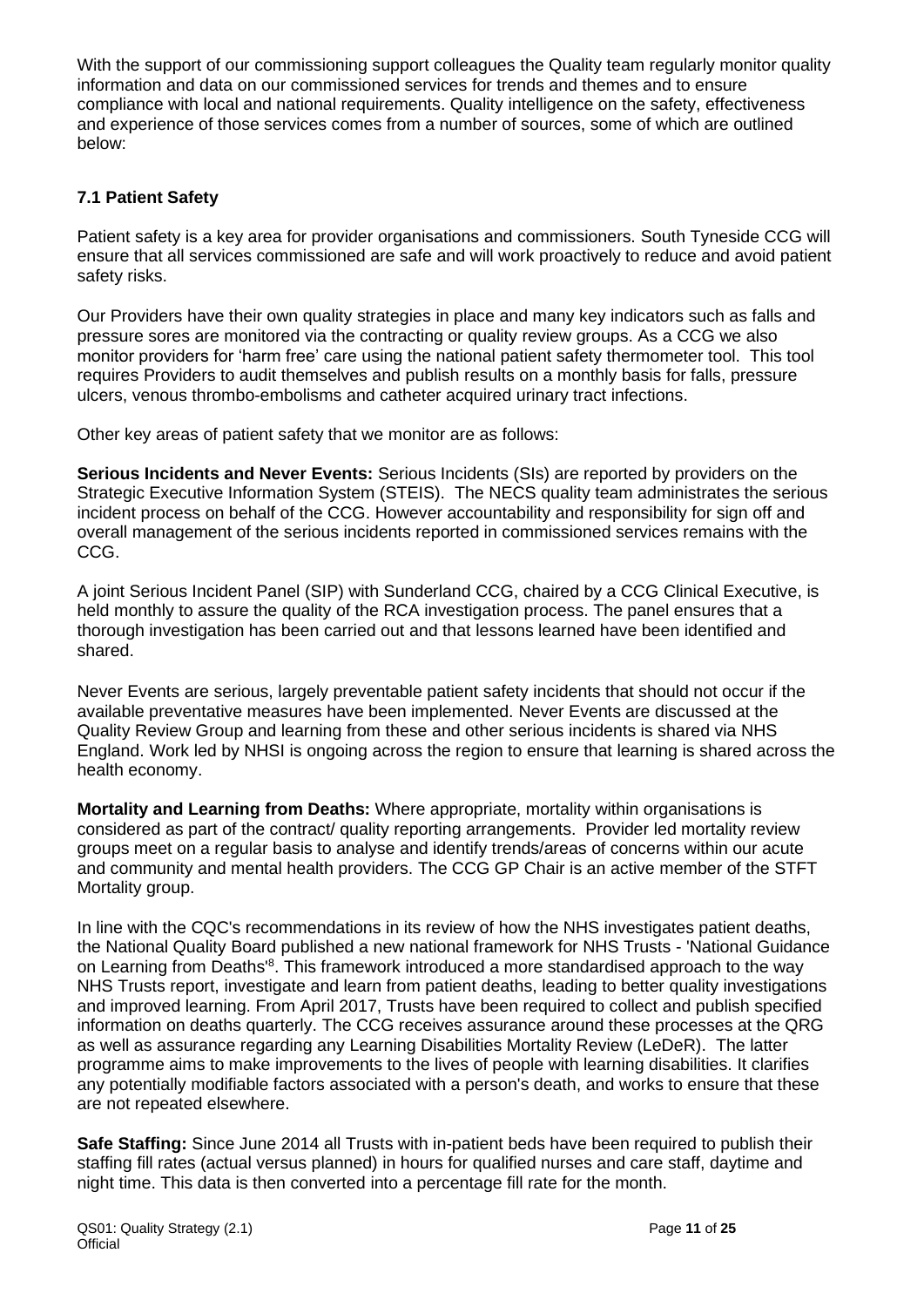Workforce reports which include community services and detail staff sickness, vacancy rates and attrition rates are presented to the Quality Review Groups.

Staffing levels at ward/service level are triangulated with other data to assess the potential impact on the quality of service provision and patient experience. Where required the quality team will seek assurance from providers or undertake a commissioner assurance visit to wards/ community teams to address any areas of concern.

**Infection control:** There continues to be a sustained emphasis on infection control within South Tyneside. The CCG Director of Nursing, Quality and Safety and Head of Quality and Patient Safety already work closely with partners to investigate and manage local increases in the incidence of health care acquired infections (HCAI) in the community. The Provider organisations have infection control teams to manage HCAI in their respective clinical settings.

A partnership group brings together commissioners and healthcare providers within South Tyneside and Sunderland to coordinate efforts to control and improve the incidence of HCAI in both hospital and community settings and this collaborative working will continue.

The CCG is a member of the newly established Regional Gram-negative Bloodstream Infection (GNBSI) Improvement Collaborative Programme Board and is working alongside members to ensure a consistent approach to the reduction of GNBSIs across the North East and to contribute to shared learning and initiatives.

We also work closely with the medicines optimisation team to ensure messages about antibiotic stewardship and other medications are appropriately implemented in practice.

#### **How will we know that patient safety is being maintained?**

- The degree of 'harm free' care provided is significantly higher than equivalent providers i.e. no harm caused by the use of urinary catheters, from falls, pressure ulcers or the development of Venous Thromboembolism.
- An increase in incident reporting accompanied by a reduction in serious incidents and never events
- There are no breaches of an organisation's 'Duty of Candour'
- Providers are able to demonstrate that learning from errors and incidents has been embedded within organisations, systems and practice to prevent recurrence
- A culture of openness and transparency to identify potential or actual serious quality failures and take corrective action exists in South Tyneside
- A high trust environment exists where members feel able to share concerns
- HCAI targets for MRSA, C-diff and E-Coli are on or under trajectory for South Tyneside
- The Trusts are with accepted range for Mortality

#### **7.2 Patient Experience**

South Tyneside CCG wants to ensure that patients experience compassionate care that is personalised and sensitive to their needs. This experience is measured by a series of metrics including patient complaints, access to services, friends and family test, surveys, audits and soft intelligence from patients. It is a core component of quality. In essence 'patient experience' is what the process of care feels like for the patient, their carer and their family.

Patient stories are a regular feature at the Quality and Patient Safety committee and provide a valuable insight into service user experience. Comments on providers are also monitored; these may be from other bodies such as regulators including published reports following Care Quality Commission (CQC) and Healthwatch inspections.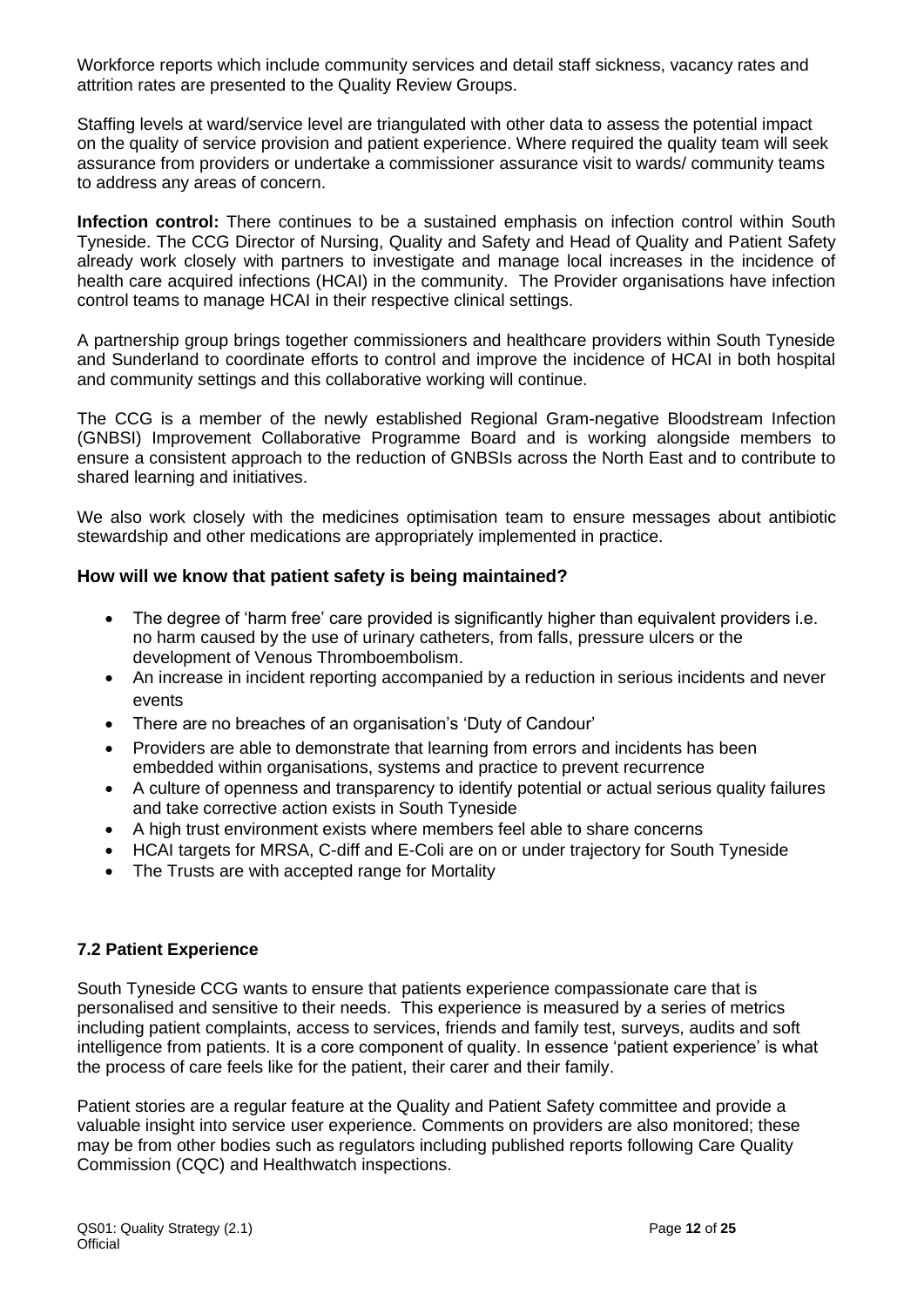Our patient experience information helps us to understand what may need to change and what improvements if any are required. This information informs future commissioning decisions and service redesign.

#### **How will we know we are effectively monitoring / positively impacting on patient experience?**

- Providers Friends and Family Test scores and response numbers / rates are within national rates
- Positive feedback received on public sites e.g My NHS
- Providers are able to demonstrate a significant reduction in the number of complaints
- Provider scores in national surveys are consistently rated 'among the best'
- The CCG receives fewer complaints or requests to investigate patient concerns
- A range of inspections and visits to providers demonstrate continued improvements

#### **7.3 Clinical Effectiveness**

South Tyneside CCG aims to ensure that services we commission are effective and provide the best outcomes possible for the patients that use them. We support evidence based practice to ensure patients receive the highest levels of care.

In order to provide clinically effective care and treatment we require our providers to comply with national and local standards/ guidance such as NICE. Clinical audit is also one of our key mechanism for monitoring the performance and quality of our services and provides us with evidence of improvement at service level. The CCG ensures that all commissioned services have a clinical audit programme in place and are able to demonstrate active participation in audit.

The national institute also published a series of quality standards that set out best practice and effective pathways for defined conditions. Where relevant the CCG commissions our services in line with these standards.

As part of our assurance programme the CCG and our commissioning support organisation undertake a series of commissioner assurance visits. These visits cover acute, community, mental health as well as small providers such as hospices and care homes. The assessment teams are made up of clinical and lay representatives and they use a series of questionnaires to talk to patients, staff, and relatives to seek assurance on the quality of care being received. More recently the visits have centred on key themes such as falls, were the CCG felt they required more detailed assurance of processes and delivery of policy. The 2018/19 programme will focus on the end to end process for a number of clinical pathways.

Clinical effectiveness is a standing agenda item at the QRGs.

#### **How will we be assured that there are effective clinical effectiveness processes in place?**

The CCG can demonstrate that they have considered the NICE Quality Standards applicable to the services they commission, prioritised them and used them where appropriate in service specifications and commissioning activities.

- Providers are able to demonstrate compliance with all appropriate NICE Technology Appraisals and Guidance
- Providers contribute to a range of national audits, utilising the results to improve quality, by being effective and are able to demonstrate learning and service improvements from local audits

#### **7.4 Safeguarding Children and Adults at Risk**

Safeguarding is a statutory function of the CCG. The Director of Nursing, Quality and Safety is the Executive lead for Safeguarding.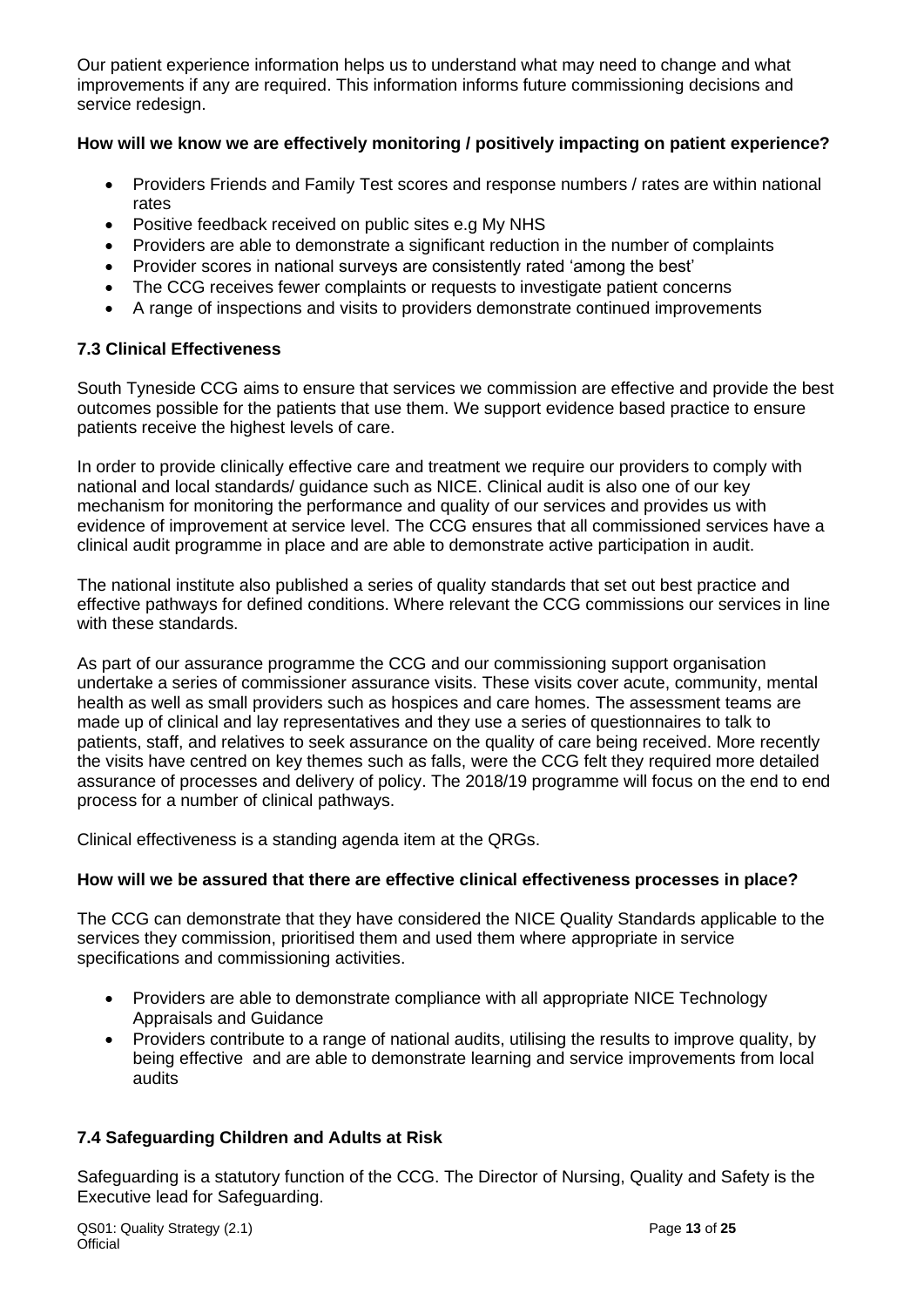The CCGs ensure that its providers have arrangements in place to safeguard and promote the welfare of children and adults at risk in line with national policy, guidance and locally identified areas of concern. Providers identify safeguarding issues relevant to their area and the CCG challenge providers to demonstrate that policies and procedures are in place and implemented. We review staff training to ensure staff are appropriately trained, supervised and supported and know how to report safeguarding concerns. The CCG requires providers to inform them of all safeguarding concerns involving children and adults at risk including death or harm whilst in the care of a provider. Full information can be found in our Safeguarding Policies.

The CCGs designated team for safeguarding work closely with partners to participate in Serious Case Reviews, Safeguarding Adult Reviews and Domestic Homicide Reviews and ensure findings are included in our triangulation of data.

#### **8.0 Openness and transparency**

All CCG members of staff and those of our providers have a duty of care to the patients, the people we serve and to colleagues. This strategy and accompanying framework is intended to promote sharing of information and intelligence in an open, honest and transparent way, in order to improve the quality of care and patient safety and to share learning when something goes wrong; to prevent future patient harm.

#### **9.0 Equality impact assessment**

The CCG is committed to promoting human rights and providing equality of opportunity; not only in employment practices, but also in the way which services are commissioned. The CCG also values and respects the diversity of its employees and its local community. In applying this strategy, the CCG will have due regard for the need to:

- Promote human rights
- Eliminate unlawful discrimination
- Promote equality of opportunity
- Provide for good relations between people of diverse groups

This strategy aims to be accessible to everyone regardless of any protected characteristic, as outlined in the equality legislation.

There is no evidence to suggest that this strategy would have an adverse impact in relation to race, disability, gender, age, sexual orientation, religion and belief or infringe individuals' human rights.

#### **10.0 Implementation**

The implementation of this strategy will be led by the Director of nursing, quality and safety.

#### **11.0 References**

1. Darzi A. (2008) *High Quality Care For All: NHS Next Stage Review final report*. London: Department of Health. The Stationery Office.

2. Francis R. (2013). Report of the Mid Staffordshire NHS Foundation Trust Public Inquiry: London: Stationery Office.

3. Transforming care: A national response to Winterbourne View Hospital (2012): Department of Health Review Final Report. Department of Health.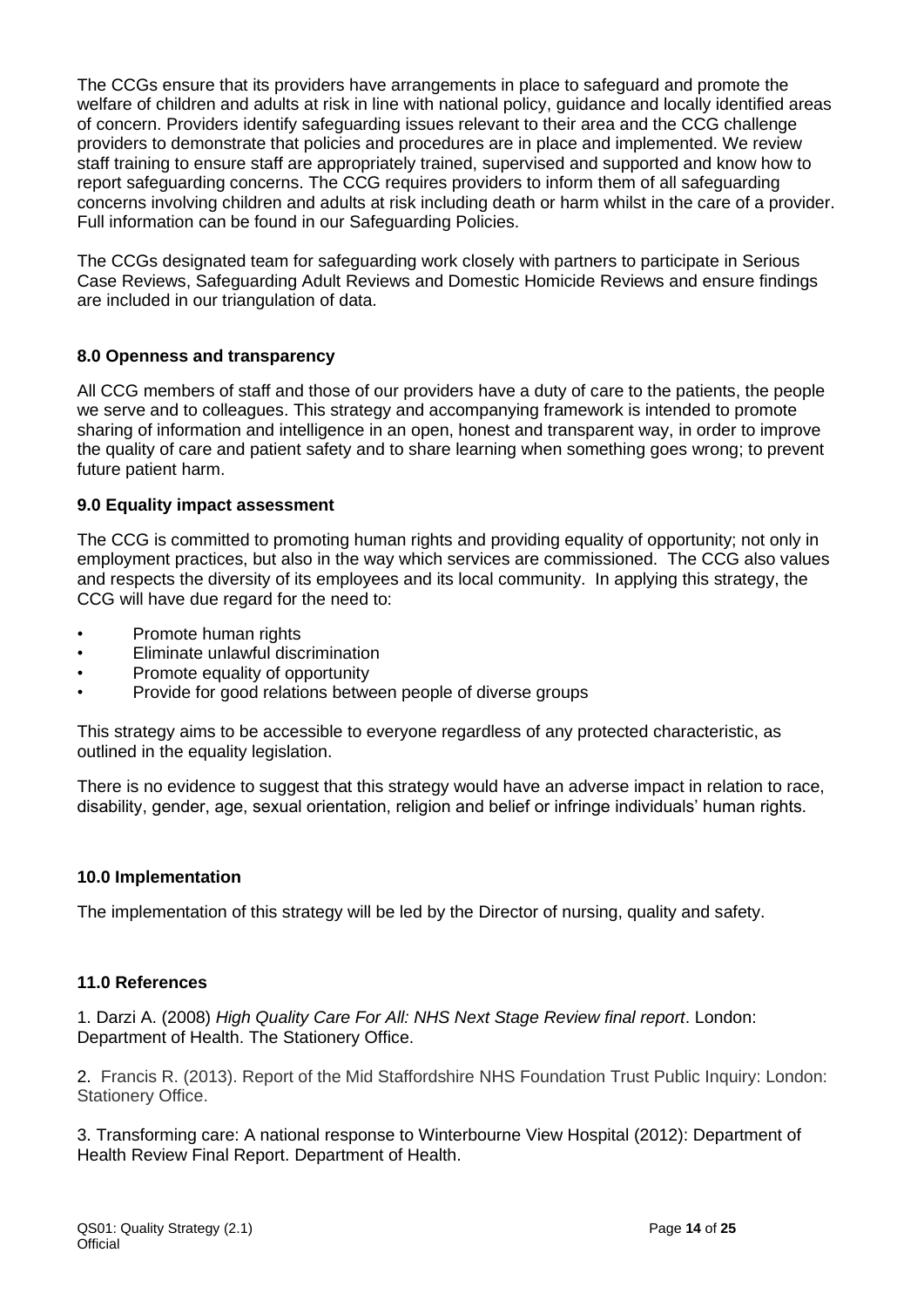4. Keogh B (2013) [Review into the quality of care and treatment provided by 14 hospital trusts in](http://www.nhs.uk/nhsengland/bruce-keogh-review/documents/outcomes/keogh-review-final-report.pdf)  [England: overview report.](http://www.nhs.uk/nhsengland/bruce-keogh-review/documents/outcomes/keogh-review-final-report.pdf) London: NHS England.

5. Berwick D (2013) A promise to learn - [a commitment to act: improving the safety of patients in](https://www.gov.uk/government/uploads/system/uploads/attachment_data/file/226703/Berwick_Report.pdf)  [England.](https://www.gov.uk/government/uploads/system/uploads/attachment_data/file/226703/Berwick_Report.pdf) London: Department of Health.

6. NHS Outcomes Framework (2017). NHS digital - <http://digital.nhs.uk/pubs/nhsofimay17>

7. National Quality Board - Shared commitment to quality - Five year forward view (2016). NHS England publications.

8. National Guidance on Learning from Deaths (2017):1<sup>st</sup> edition. A Framework for NHS Trusts and NHS Foundation Trusts on Identifying, Reporting, Investigating and Learning from Deaths in Care.

#### **12.0 Appendices**

Appendix 1 - Quality Framework

Appendix 2 - Quality and Patient Safety Committee - Terms of Reference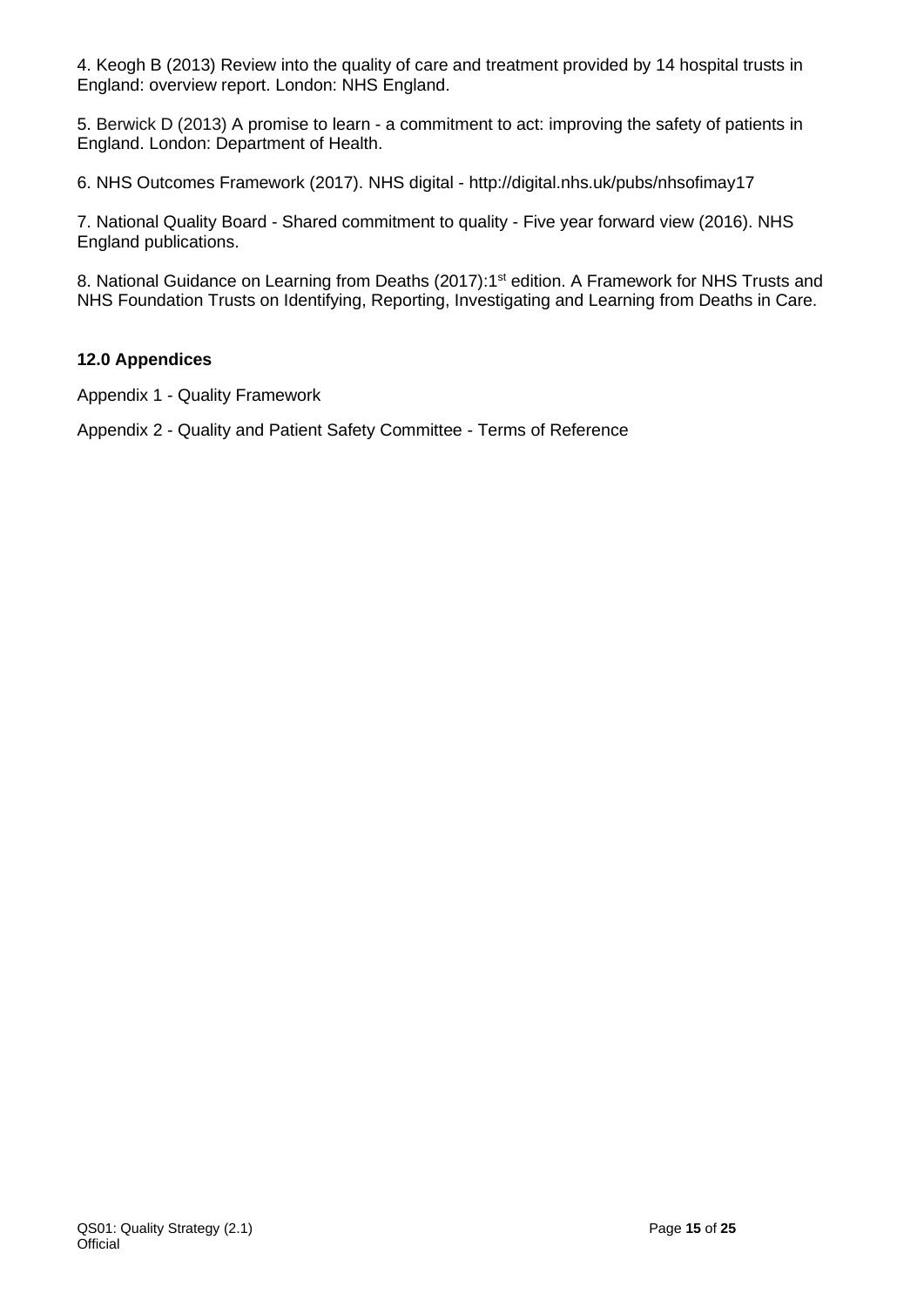# **Called Appendix 1** Appendix 1

| <b>Item</b>    | <b>Area for action</b>                                                                                                                                                                                                                                                                                                                                                                                                                                                                                                                             | <b>How</b>                                                                                                                                                                                                                                                                                                                                                                                                                                                                                                                                                                                                                                                                                   |
|----------------|----------------------------------------------------------------------------------------------------------------------------------------------------------------------------------------------------------------------------------------------------------------------------------------------------------------------------------------------------------------------------------------------------------------------------------------------------------------------------------------------------------------------------------------------------|----------------------------------------------------------------------------------------------------------------------------------------------------------------------------------------------------------------------------------------------------------------------------------------------------------------------------------------------------------------------------------------------------------------------------------------------------------------------------------------------------------------------------------------------------------------------------------------------------------------------------------------------------------------------------------------------|
| $\mathbf 1$    | <b>Setting direction and priorities</b><br>The CCG needs to work effectively with partners to establish and<br>communicate clear, collective and consistent priorities for quality<br>and provide evidence based advice on priorities for quality<br>improvement.                                                                                                                                                                                                                                                                                  | Clear direction captured in operational plans and quality will<br>$\bullet$<br>inform CCG planning conversations.<br>Quality and safeguarding team will offer quality advice to<br>pathway to excellence programme.<br>The organisation will be aware of the quality strategy and the role<br>of the quality & safeguarding team<br>Quality and Safeguarding team will actively participate in all<br>elements of the commissioning cycle<br>Quality Impact Assessments (QIAs) will inform all commissioning<br>decisions and a new tool will be developed to support this<br>process.<br>Work with providers to ensure that policies are reflective of<br>national direction and priorities |
| $\overline{2}$ | <b>Bringing clarity to quality</b><br>The CCG will continue to support the implementation of NICE<br>guideline implementation and will adhere to evidence based<br>recommendations.<br>The CCG will ensure that our measures are reflective of the CQCs<br>5 key line of enquiry in ensuring services are safe, effective,<br>caring, responsive and well led.<br>The CCG will monitor and support the application of the NQBs<br>supporting providers to deliver the right staff, with the right skills, in<br>the right place at the right time. | CAV reports reflective of CQC domains<br>New models of care will be reflective of right staff, right skill, right<br>place<br>CCG will ensure they have a skilled, dynamic, visible quality<br>team capable of delivering our quality and safety objectives<br>Ensure quality review groups run effectively with appropriate<br>clinical support and leadership and concerns are escalated<br>Develop a robust clinical audit plan<br>Ensure that reporting arrangements are clear when there is an<br>overlap between quality and performance                                                                                                                                               |
| 3              | <b>Measuring and publishing quality</b><br>There are many ways to measure and publish quality from CQC<br>ratings to the use of MyNHS and the publication of annual Quality<br>accounts. The CCG will align our measurement and monitoring<br>activities to reduce duplication and measure what really matters.                                                                                                                                                                                                                                    | CCG will ensure consistent priorities are reflected in our<br>$\bullet$<br>frameworks.<br>CCG working collaboratively with Sunderland CCG and our<br>Providers to do things once and to ensure no duplication of<br>reports or requests for information<br>The CCG will work collaboratively with CQC, NHSE and NHSI to                                                                                                                                                                                                                                                                                                                                                                      |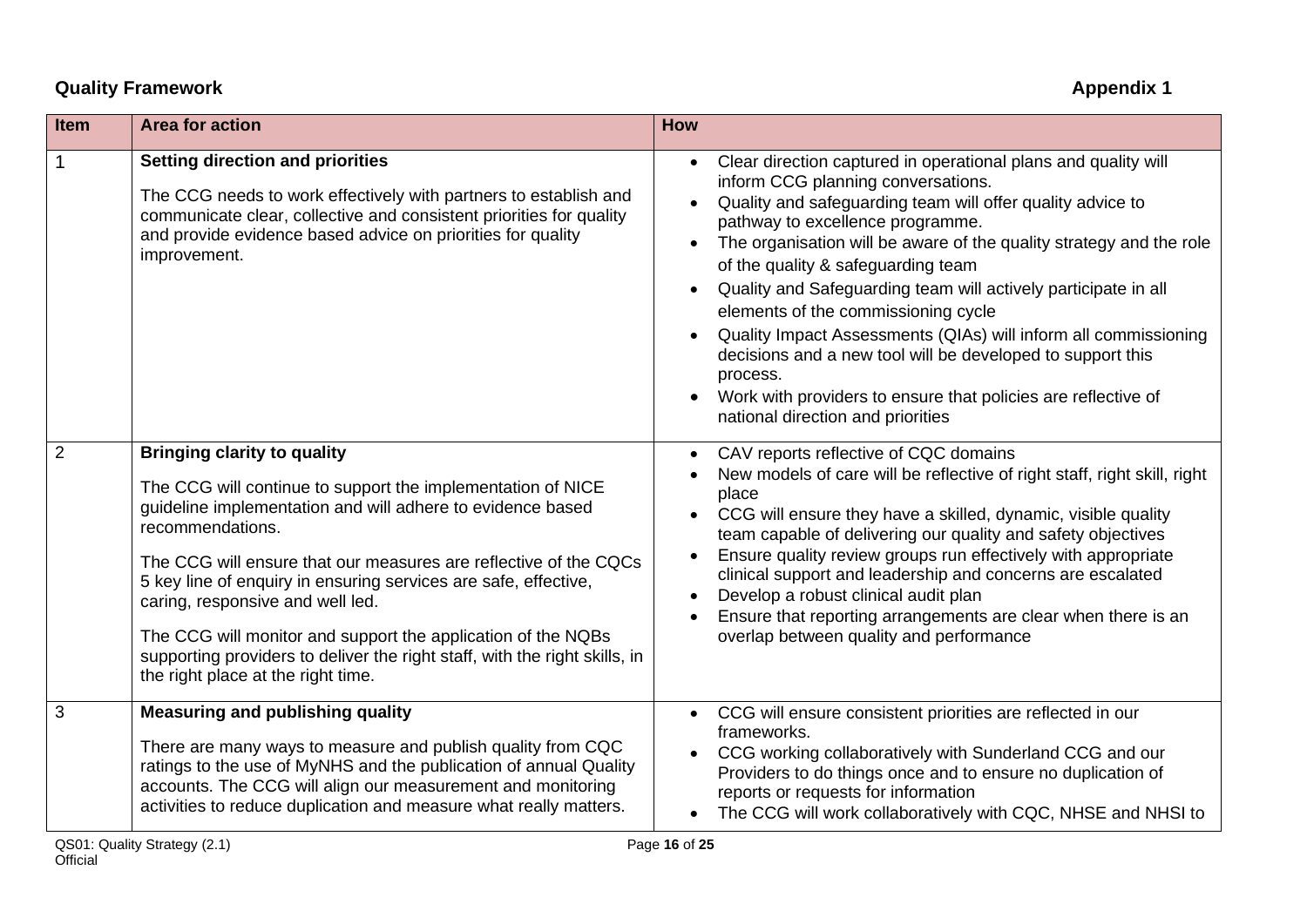| <b>Item</b>    | <b>Area for action</b>                                                                                                                                                                                                                                            | <b>How</b>                                                                                                                                                                                                                                                                                                                                                                                                                                                                                                                                                                                                                                                                                                                                                                                                                                                                                                                                                                                                                                                                                                                                          |
|----------------|-------------------------------------------------------------------------------------------------------------------------------------------------------------------------------------------------------------------------------------------------------------------|-----------------------------------------------------------------------------------------------------------------------------------------------------------------------------------------------------------------------------------------------------------------------------------------------------------------------------------------------------------------------------------------------------------------------------------------------------------------------------------------------------------------------------------------------------------------------------------------------------------------------------------------------------------------------------------------------------------------------------------------------------------------------------------------------------------------------------------------------------------------------------------------------------------------------------------------------------------------------------------------------------------------------------------------------------------------------------------------------------------------------------------------------------|
|                |                                                                                                                                                                                                                                                                   | ensure once single assurance process<br>CCG will have effective input into the development of the<br>provider organisations annual quality accounts and will ensure<br>there is an effective sign off process within the CCG<br>Quality & safety will be considered everyone's business<br>CCG website will be up to date and reflective of the quality and<br>safeguarding team<br>All reports will be scrutinised to ensure they provide the required<br>assurance and information to various committees<br>The annual commissioner assurance visit programme will be<br>designed around CCG priorities and key risks and will be<br>delivered collaboratively with SCCG for 2018/19<br>We will continue to use patient stories to illustrate patient<br>experience and to identify areas for improvement<br>The CCG will further develop proactive systems for monitoring<br>quality in Primary Care<br>The quality team will ensure that all providers are reporting<br>against the national and local quality requirements as per<br>schedule 4 of the NHS contract<br>We will develop clear accountability arrangements with NHSE<br>and NHSI |
| $\overline{4}$ | <b>Recognising and rewarding quality</b><br>The CCG will ensure that incentive schemes are aligned to the<br>NHS single view of quality and are aligned with national priorities.<br>The way we pay for services and incentives will reward high<br>quality care. | Residential and nursing homes across South Tyneside are<br>financed depending on assessment banding. They are also<br>subject to an annual commissioner assurance inspection<br>programme.<br>The CCG has a BOS incentive scheme in place aimed at<br>supporting practices to deliver high quality services in primary<br>care.<br>The CCG monitor providers delivery against the national<br>commissioning for quality and innovation schemes (CQUIN)<br>Systems are in place to support the implementation and<br>monitoring of our quality premiums and incentive shcemes.                                                                                                                                                                                                                                                                                                                                                                                                                                                                                                                                                                       |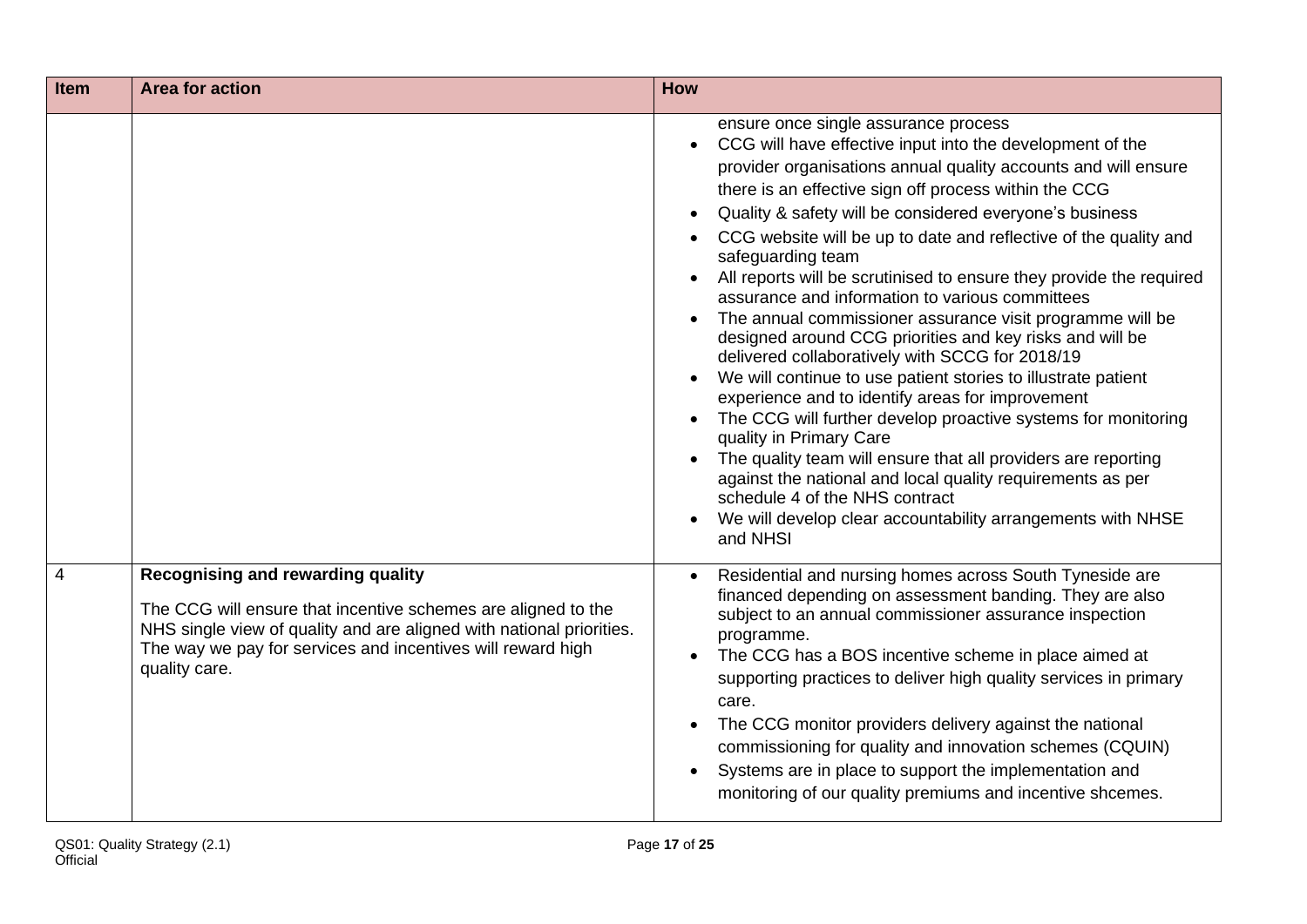| Item | <b>Area for action</b>                                                                                                                                                                                                                                                                                                                                                                          | How                                                                                                                                                                                                                                                                                                                                                                                                                                                                                                                                                                                                                                                                                                                                                                                                                                                                                                                                                                                                                                                                                                                                                                                                            |
|------|-------------------------------------------------------------------------------------------------------------------------------------------------------------------------------------------------------------------------------------------------------------------------------------------------------------------------------------------------------------------------------------------------|----------------------------------------------------------------------------------------------------------------------------------------------------------------------------------------------------------------------------------------------------------------------------------------------------------------------------------------------------------------------------------------------------------------------------------------------------------------------------------------------------------------------------------------------------------------------------------------------------------------------------------------------------------------------------------------------------------------------------------------------------------------------------------------------------------------------------------------------------------------------------------------------------------------------------------------------------------------------------------------------------------------------------------------------------------------------------------------------------------------------------------------------------------------------------------------------------------------|
| 5    | <b>Safeguarding Quality</b><br>The CCG will enhance systems to safeguard the quality of<br>services from ensuring early warning systems are in place to<br>identify concerns and identify vulnerable services. The CCG will<br>support the role of Quality surveillance groups and will highlight<br>any serious concerns about the quality of care by providers to the<br>group by exception.  | The Quality and Safeguarding team will continue to actively<br>participate in the CNE QSG and Safeguarding Adult and<br>Children's Safeguarding Boards and associative forums.<br>We will complete quality impact assessments and quality risk<br>profiles as required<br>We will be reporting on assurance and identifying any risks to<br>quality to the QPSC and Executive and Governing Body.<br>We will have a sound understanding of any quality issues within<br>our provider organisations and will ensure remedial action plans<br>are in place where significant issues have been identified<br>The CCG with the support of our NECS quality colleagues will re-<br>promote the use of the Safegaurd Incident Reporting and<br>Management system (SIRMS)<br>Further develop soft intelligence processes<br>We will ensure that findings from inter agency reports and<br>inspections are fed back to Executive teams<br>That systems are further developed to support mortality review<br>process for patients with a Learning Disability<br>The CCG will ensure we have effective input into the<br>development of provider cost improvement plans (CIP) and will<br>assess the quality impact QIPP |
| 6    | <b>Building capability</b><br>Using NHS Right care the CCG will identify priority programmes to<br>offer patients the best opportunities to improve health care for our<br>population in South Tyneside. We will also support the Leading<br>change adding value framework to support nursing, midwifery and<br>care staff locally to reduce unwarranted variation and improve care<br>quality. | A new training and education strategy for primary care workforce<br>$\bullet$<br>will be developed<br>The CCG will ensure high quality education and training is<br>delivered to our healthcare workforce<br>We will support and participate in the development of learning<br>platforms so that good practice and learning can be shared<br>Staff will be supported to attend leadership programmes<br>The quality of training and support to primary care and the care<br>$\bullet$<br>home sector will be considered.<br>CCG attendance at Health Education England Groups, Out of<br>Hospital Care and Nursing Associate Implementation groups.<br>Ensure job descriptions clearly articulate roles and                                                                                                                                                                                                                                                                                                                                                                                                                                                                                                    |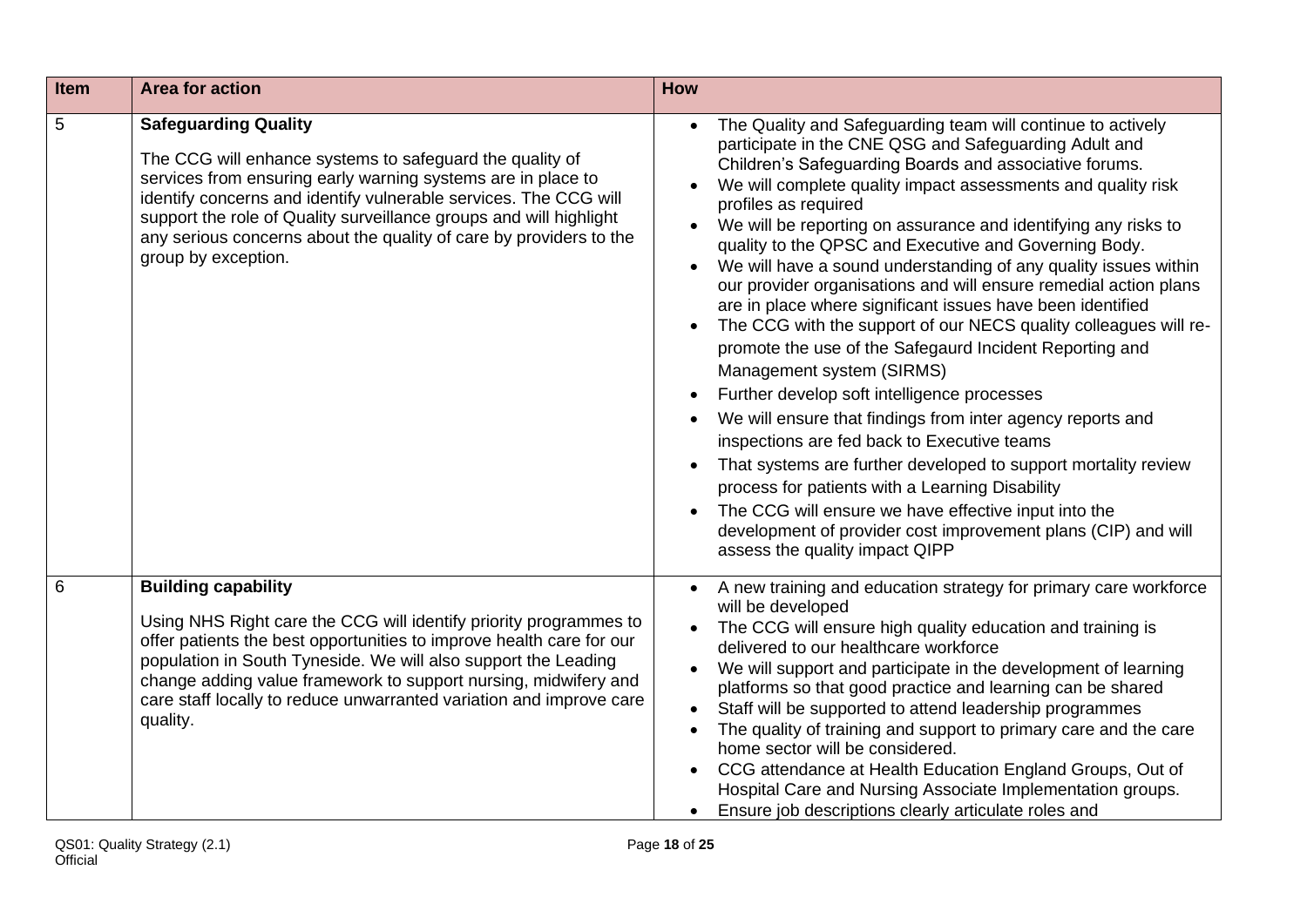| Item | Area for action                                                                                                             | <b>How</b>                                                                                                                                                                                                                                                                                                                                                                                                                                                                |
|------|-----------------------------------------------------------------------------------------------------------------------------|---------------------------------------------------------------------------------------------------------------------------------------------------------------------------------------------------------------------------------------------------------------------------------------------------------------------------------------------------------------------------------------------------------------------------------------------------------------------------|
|      |                                                                                                                             | responsibilities and that staff have annual appraisal and personal<br>development plans<br>Support CCG clinical staff through revalidation processes                                                                                                                                                                                                                                                                                                                      |
|      | <b>Staying ahead</b><br>The CCG will champion innovation, support innovative new<br>models of care and share best practice. | Continue to work with NECS to develop systems for horizon<br>scanning and to measure the impact of new evidence and<br>guidelines<br>Further develop relationships with the Alliance<br>Reflect on progress from vanguards and apply learning<br>Further develop and maintain links with the Academic Health<br>Science network, Health Education England and the Patient<br>Safety Collaborative.<br>Support the work of STPs, Alliancing and Integrated Care<br>systems |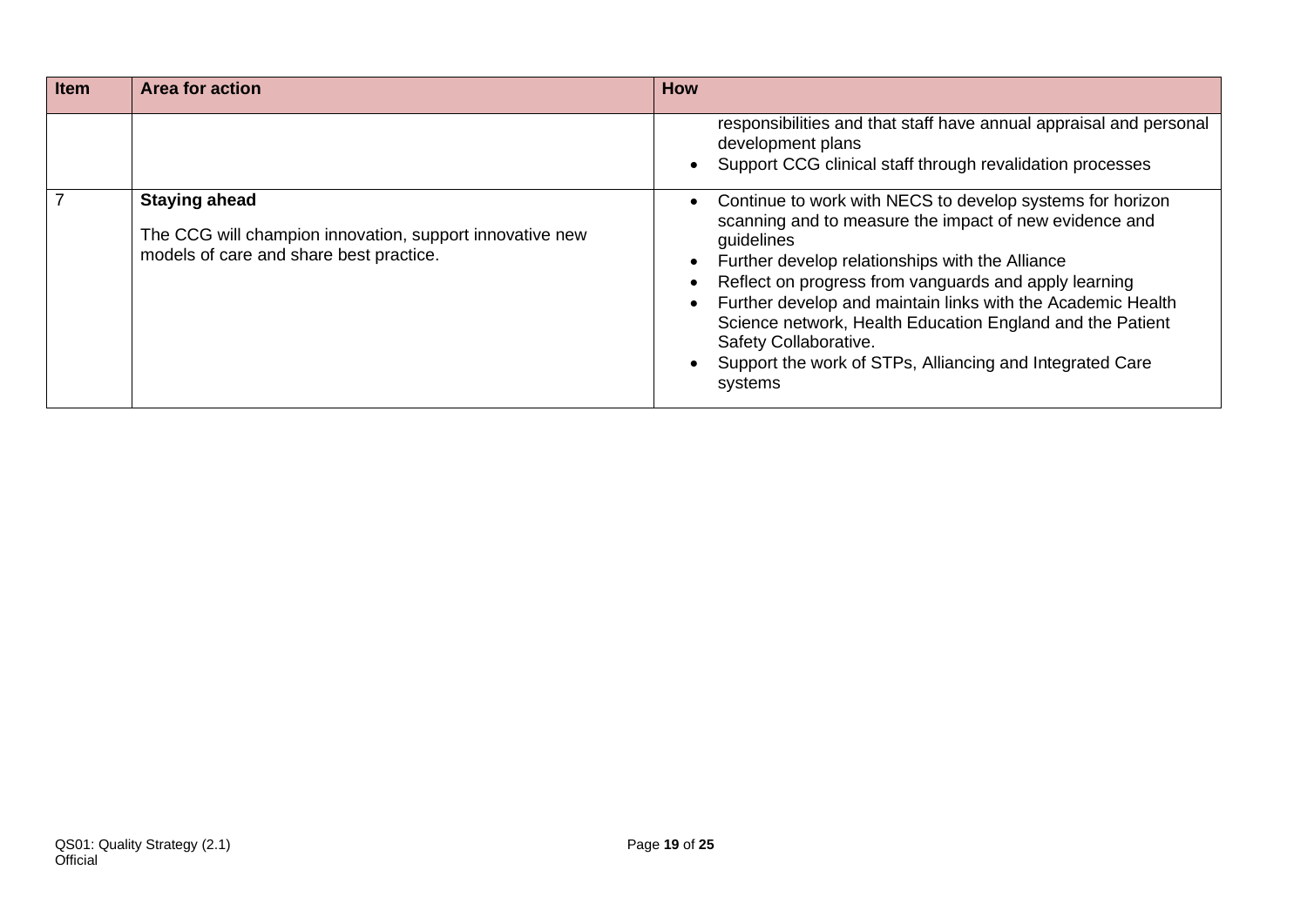# **Quality and Patient Safety Committee**

# **Terms of Reference**

#### **1. Introduction**

- 1.1 The Quality and Patient Safety Committee (the Committee) is established as a committee of the Governing Body of the Clinical Commissioning Group, in accordance with constitution, standing orders and scheme of delegation.
- 1.2 These terms of reference set out the membership, remit, responsibilities and reporting arrangements of the committee and shall have effect as if incorporated into the CCG Constitution and Standing Orders.

#### **2. Principal Function**

- 2.1 The Quality and Patient Safety Committee is responsible for ensuring the appropriate governance systems and processes are in place to:
	- Commission, monitor and ensure the delivery of high quality, safe patient care in commissioned services,
	- facilitate, monitor and ensure quality improvement in general medical practice working with NHS England and NHS Improvement.
- 2.2 In achieving this, the Committee will seek to promote a culture of continuous improvement and innovation with respect to safety of services, clinical effectiveness and patient experience, to secure public involvement, to promote research and the use of research and to provide assurance to the Governing Body about the quality, safety and patient safety-related risks of the services being commissioned and the impact of those risks on the organisation's strategic and operational plans.
- 2.3 The Committee will, as delegated by the Governing Body, provide oversight and scrutiny of arrangements for supporting NHS England in relation to securing continuous improvement in the quality of primary medical services.
- 2.4 The Committee will, as delegated by the Governing Body, approve arrangements for handling complaints.

#### **3. Accountability**

3.1 The Quality and Patient Safety Committee is a Committee of the CCG's Governing Body.

#### **4. Membership**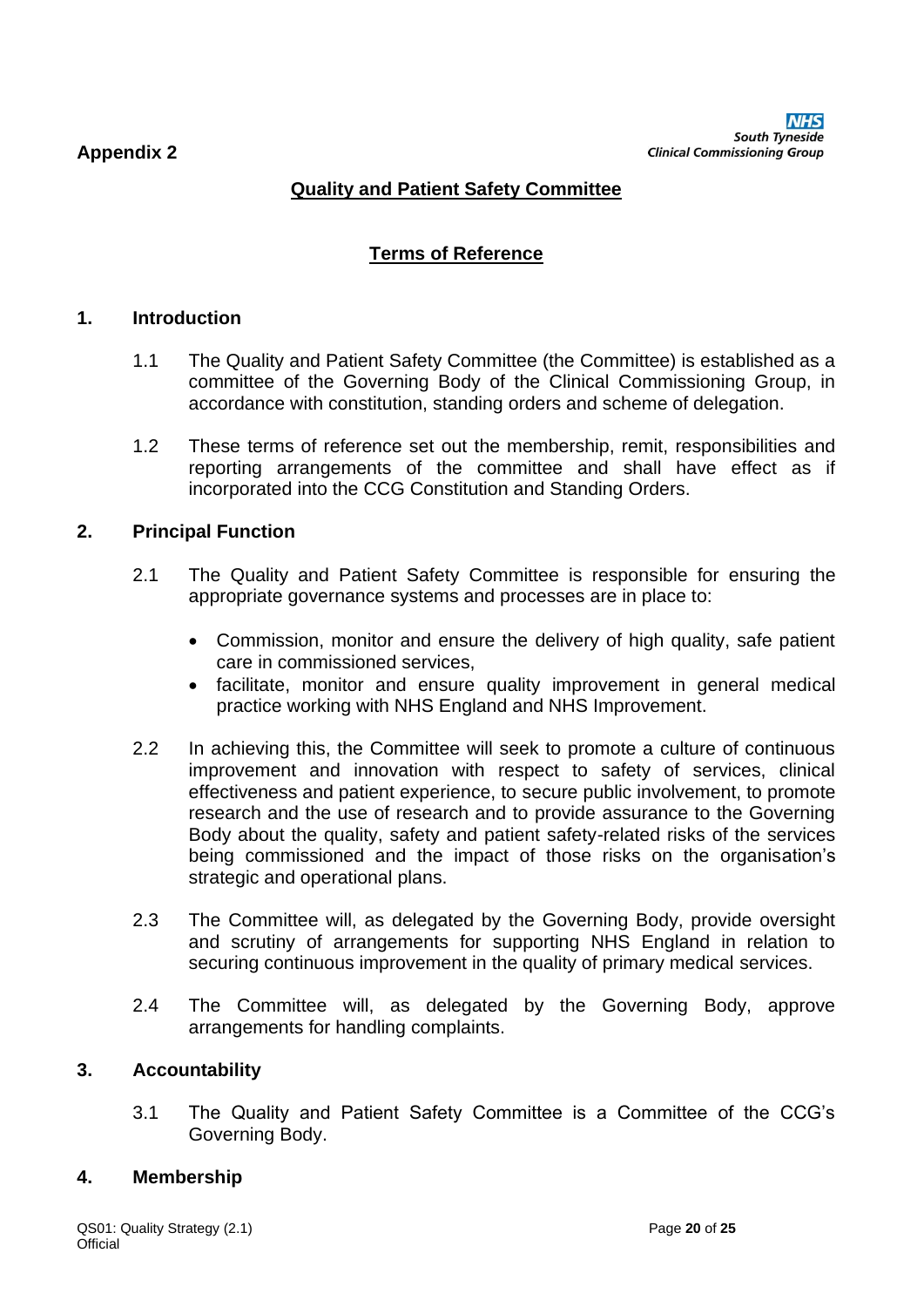4.1 Membership of the Committee will include:

#### Executive members:

CCG Chairman Vice Chair (Lay member or Secondary Care Consultant) Lay Member – Committee Chair Lay Member (for patient and public involvement) Governing Body GP member Director of Nursing, Quality & Safety Secondary Care Specialist Doctor Chief Officer

Associate members:

Head of Safeguarding Head of Quality Director of Operations North of England Commissioning Support Clinical Directors – as appropriate CCG GP Medicines Management Lead Prescribing Adviser Locality Cancer Network Chair

4.2 The Chair has the responsibility to ensure that the Committee obtains appropriate advice in the exercise of its functions. Officers, employees, and practice representatives of the CCGs and other appropriate individuals may be invited to attend all or part of meetings of the Committee to provide advice or support particular discussion from time to time.

#### **5. Authority**

- 5.1 The Governing Body authorises the Committee to pursue any activity within these Terms of Reference including to:
	- (i) Seek any information it requires from CCG employees, in line with its responsibility under these terms of reference and the Scheme of Reservation and Delegation;
	- (ii) Require all CCG employees to co-operate with any reasonable request made by the Committee, in line with its responsibility under these terms of reference and the Scheme of Reservation and Delegation;
	- (iii) Review and investigate any matter within its remit and grant freedom of access to the organisation's records, documentation and employees. The Committee must have due regard to the policies of the CCG, regarding personal health information and the CCG's duty of care to its employees when exercising its authority.
- 5.2 In discharging its responsibilities the Committee will comply with the CCG's Standing Orders and Prime Financial Policies and Standards of Business Conduct and Declarations of Interest Policy.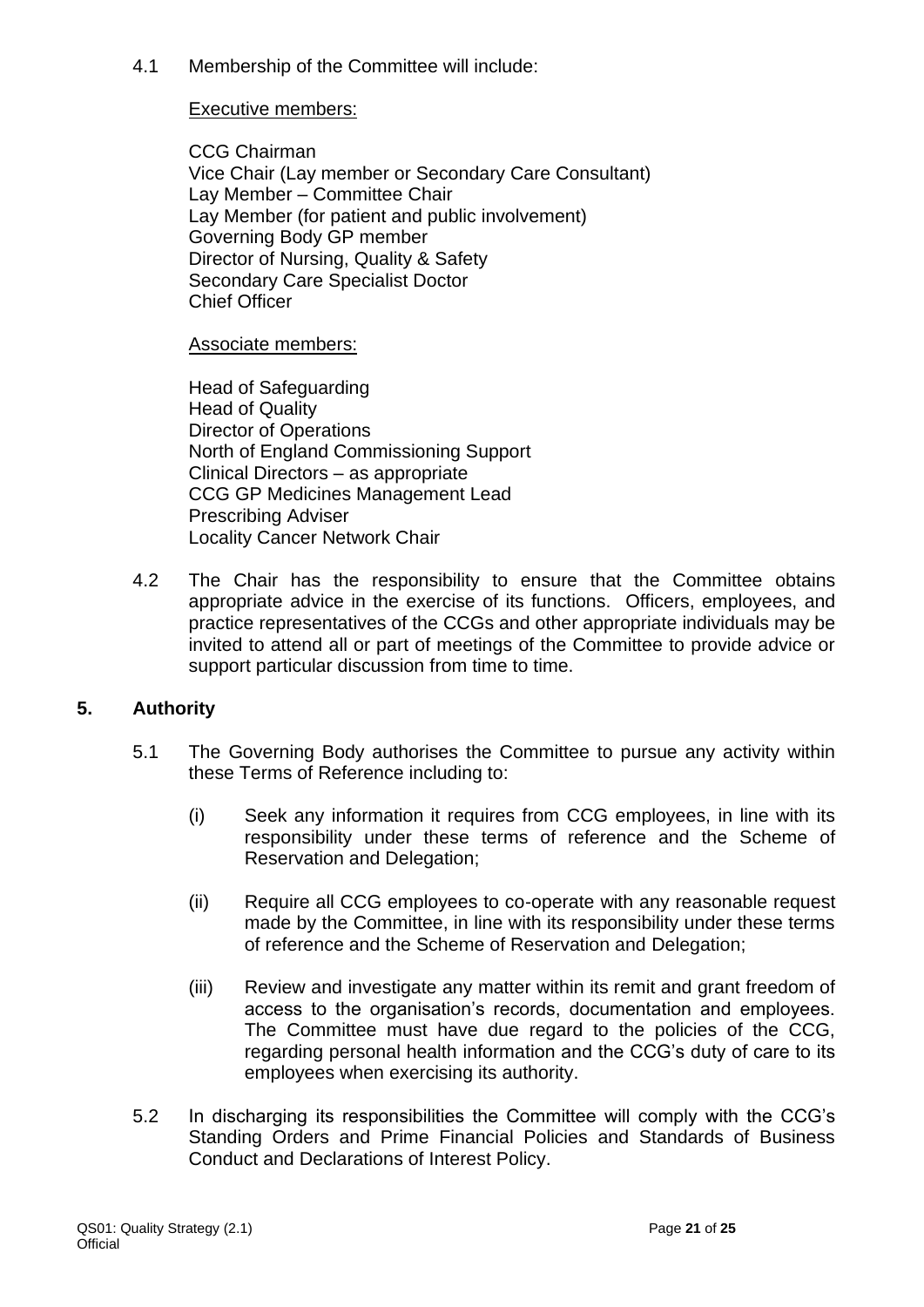5.3 The Committee is authorised to establish sub-committees to assist it in discharging its responsibilities.

#### **6. Roles and Responsibilities**

### **6.1 Quality in Commissioned Services**

- 6.1.1 To develop, monitor and review the CCG's vision and framework for commissioning services which are high quality, safe, clinically effective and which provide positive patient/carer experience.
- 6.1.2 To receive reports on the quality of commissioned services, to review patient safety-related risks arising and monitor progress in implementing recommendations and action plans.
- 6.1.3 Where the CCG is the coordinating commissioner ensure provision of appropriate, quality assurance and improvement information to collaborating CCGs; in particular escalating any areas of concern in a timely way.
- 6.1.4 To receive reports on the quality of commissioned services from other CCGs where they act as the coordinating commissioner and the CCG has contracts.
- 6.1.5 To receive annual reports from any established sub-committees of the Committee.
- 6.1.6 To seek assurance on the performance of NHS provider organisations in terms of the Care Quality Commission, Monitor and any other regulatory bodies. (Note that the Monitor's compliance framework relies on assurance from third parties, including local commissioners of services).
- 6.1.7 To receive and review the draft Quality Accounts of NHS providers where the CCG acts as coordinating commissioner and approve the corroborative statement to the provider within the timescales outlined in the Quality Account Regulations.
- 6.1.8 To receive and review the published Quality Accounts of NHS Foundation Trusts which, as a minimum, will include those relating to the Foundation Trusts which provide local acute services, community health care services and mental health and learning disabilities services to the South Tyneside population.
- 6.1.9 To oversee the development of quality incentive schemes e.g. CQUIN ensuring alignment to CCG strategic priorities and national requirements.
- 6.1.10 To ensure a clear escalation process, including appropriate trigger points, is in place to enable appropriate engagement of external bodies in relation to areas of concern, with a view to an external review being carried out.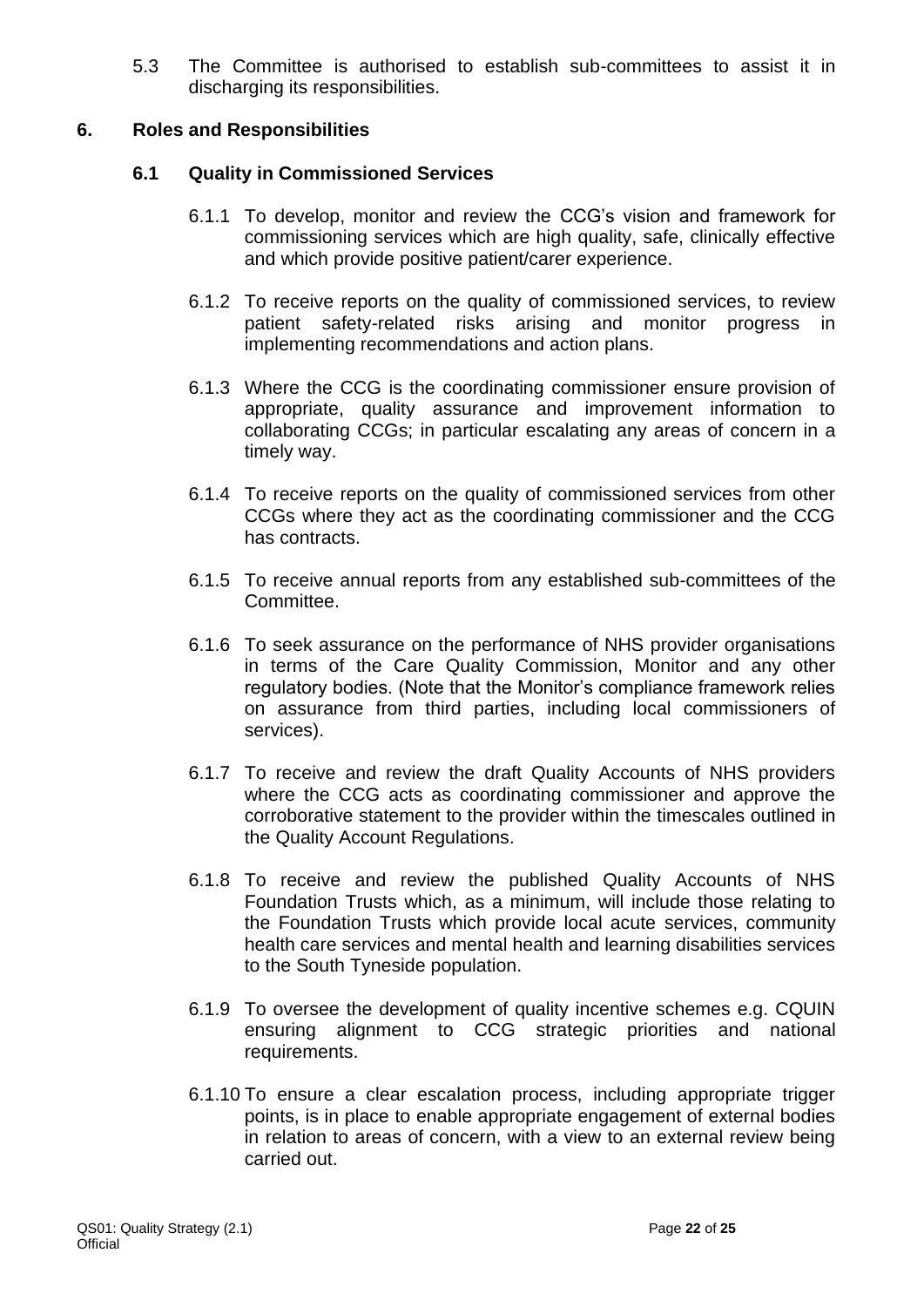- 6.1.11 To ensure appropriate collaboration with the Local Area Team of NHS England.
- 6.1.12 To review the Committee's effectiveness on an annual basis and produce a report on the findings for the Governing Body.

## **6.2 Improving Quality in General Medical Practice**

- 6.2.1 To ensure that agreements and processes in place with the group's members to secure improvements in the quality of primary medical services in terms of clinical effectiveness, patient safety and patient experience in GP practices.
- 6.2.2 To ensure an appropriate interface and collaborative working with NHS England is maintained in relation to quality in general medical practice.

## **6.3 Patient Safety – overarching systems**

- 6.3.1 To receive reports on clinical risks, incident reporting, serious incidents, 'Never Events', complaints, claims and safety alerts; and monitor progress in implementing recommendations and action plans.
- 6.3.2 To ensure the development or adaptation of a Patient Safety Assurance Framework with systems for monitoring quality and safety of care, with reference to a range of indicators which might include Care Quality Commission ratings and reviews, Monitor ratings and any other relevant sources of external assurance.
- 6.3.3 To receive and scrutinise independent investigation reports relating to patient safety issues and agree publication plans.
- 6.3.4 To receive reports on the management of infection control performance, especially health care acquired infections.
- 6.3.5 To receive assurance in relation to Medicines Management, including information about safety alerts not less than annually.
- 6.3.6 To assist NHS England in work relating to controlled drugs and receive reports as appropriate.
- 6.3.7 To receive minutes from the Medicines Management Committee
- 6.3.8 To ensure that appropriate strategies and training plans are in place for safeguarding of children and vulnerable adults, receiving appropriate reports pertaining to the CCG's safeguarding duties.

## **6.4 Patient Experience**

- 6.4.1 To ensure that the views of patients and the public are properly reflected in the development and implementation of CCG Policies and Plans and to receive and act upon reports regarding patient experience.
- 6.4.2 To oversee the development and implementation of a structured and planned approach to the collection and use of patient reported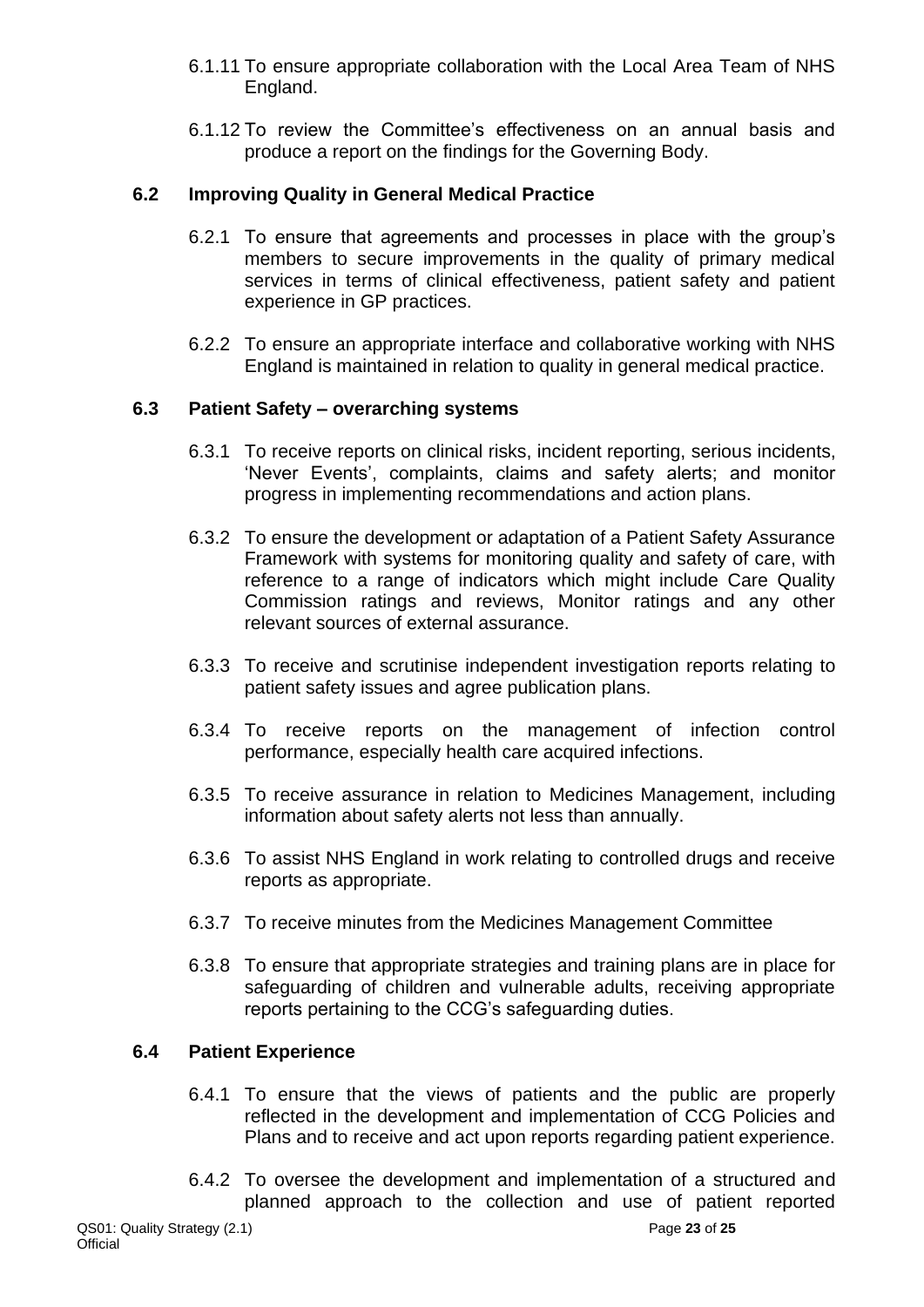experience in both provider management processes and commissioning decisions. To ensure that this approach includes use of feedback from individual consultations in practice. To ensure that the CCG can demonstrate that patient feedback has been used in commissioning decisions.

#### **6.5 Clinical Effectiveness**

- 6.5.1 To promote and encourage an evidence based culture within the CCG and wider health economy ensuring that CCG commissioning takes account of national guidance such as NICE guidance including technology appraisal guidance, NICE quality standards and other relevant standards e.g. from Royal Colleges and professional bodies.
- 6.5.2 To ensure that the CCG promotes research and the use of research.

#### **6.6 Risk**

6.6.1 To ensure that all systems are in place and operating effectively for the identification, assessment and prioritisation of potential clinical quality and patient safety-related risk and to report on any major strategic issues.

#### **6.7 General**

6.7.1 To consider and approve relevant policies and procedures as appropriate on behalf of the governing body. This duty may be delegated to sub-committees or executive arrangements.

#### **7. Administration**

7.1 The administrator will ensure that a minute of the meeting is taken and provide appropriate support to the Chair and Committee members.

#### **8. Quorum**

8.1 The quorum shall be one third of the membership of the Committee, including at least one Lay member and one clinical executive member (doctor or nurse).

#### **9. Decision Making**

9.1 Generally it is expected that decisions will be reached by consensus. Should this not be possible then a view of members will be required. In the case of an equal vote, the person presiding (i.e. the Chair of the meeting) will have a second, and casting vote.

#### **10. Frequency and Notice of Meetings**

10.1 Meetings will be held as frequently as the Chair shall judge necessary to discharge the responsibilities of the Committee, but shall be at least six times per year.

#### **11. Attendance at Meetings**